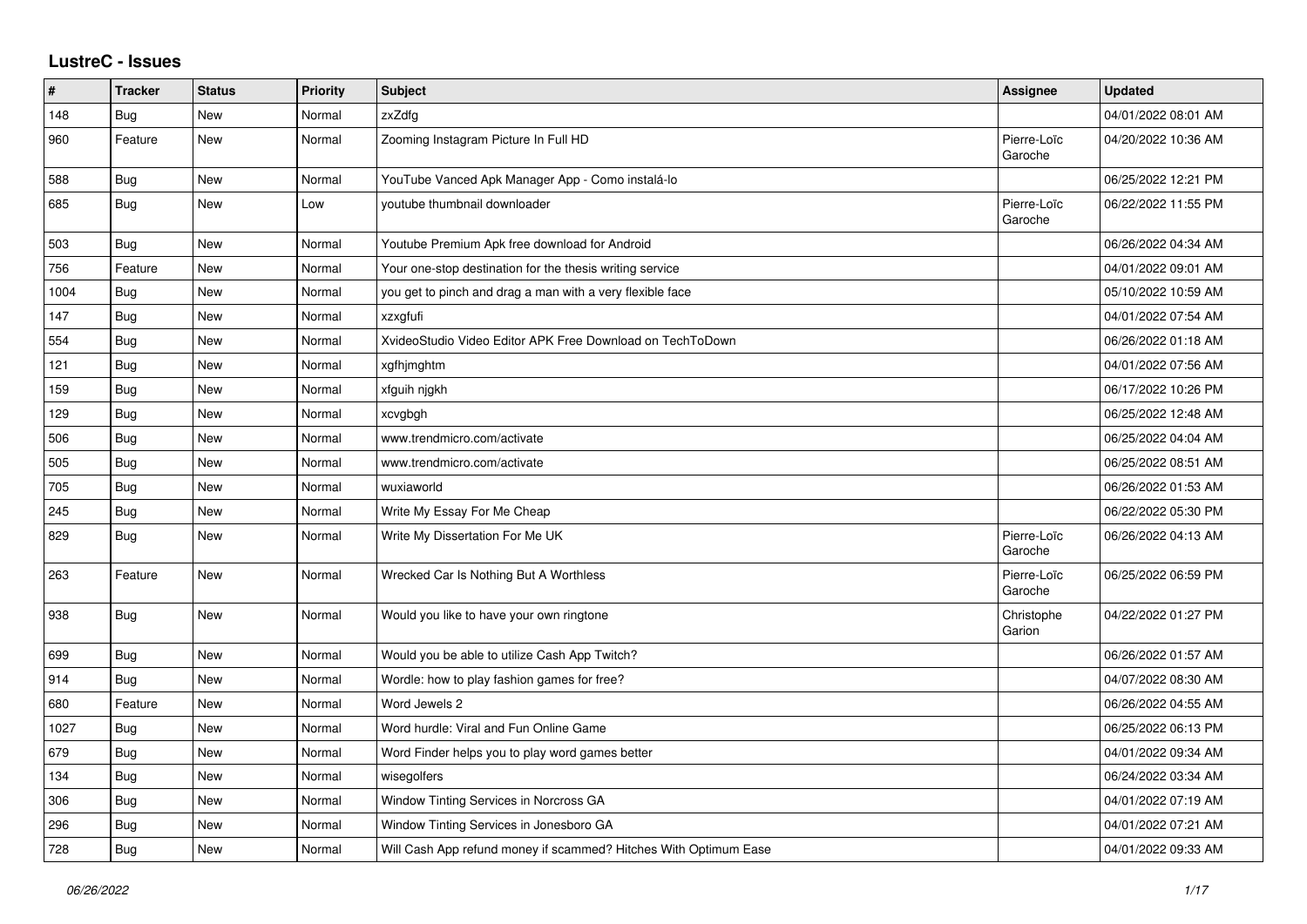| $\vert$ # | <b>Tracker</b> | <b>Status</b> | Priority | <b>Subject</b>                                                             | Assignee               | <b>Updated</b>      |
|-----------|----------------|---------------|----------|----------------------------------------------------------------------------|------------------------|---------------------|
| 538       | <b>Bug</b>     | New           | Normal   | Will cash app refund money if scammed quickly?                             |                        | 06/25/2022 10:20 AM |
| 878       | Bug            | New           | Normal   | Wie ist instazoom hilfreich beim Herunterladen von Instagram-Profilbildern |                        | 04/08/2022 09:28 PM |
| 776       | Bug            | New           | Normal   | Wibargain                                                                  |                        | 06/17/2022 08:52 PM |
| 587       | Bug            | New           | Normal   | Why Picsart Pro Offers Great Features                                      |                        | 06/26/2022 12:18 AM |
| 701       | Bug            | New           | Normal   | Why Law Essay Helper UK is Necessary?                                      |                        | 06/24/2022 03:17 PM |
| 922       | <b>Bug</b>     | New           | Normal   | Why Is The Need For Assignment Writing Services?                           |                        | 06/26/2022 03:19 AM |
| 757       | <b>Bug</b>     | New           | Normal   | Why Is Issue of Car Maintenance so Famous for the Consumers?               |                        | 04/01/2022 09:01 AM |
| 963       | Feature        | New           | Normal   | Why I am not getting cool cash app card designs- call experts              |                        | 06/15/2022 05:21 AM |
| 540       | Bug            | New           | Normal   | Why Haven't I Received My Cash App Card? Can I get t the reasons behind it |                        | 04/01/2022 09:25 AM |
| 78        | Bug            | In Progress   | Normal   | Why generate MCDC conditions for constant flows?                           | Pierre-Loïc<br>Garoche | 04/01/2022 08:08 AM |
| 637       | Feature        | New           | Normal   | Why do the Outlook rules not work in my account?                           |                        | 06/25/2022 12:51 AM |
| 884       | Bug            | New           | Normal   | Why do Subway Surfers popular                                              |                        | 04/01/2022 09:16 AM |
| 880       | <b>Bug</b>     | New           | Normal   | Why do Subway Surfers popular                                              |                        | 04/01/2022 09:16 AM |
| 551       | Bug            | New           | Normal   | Why Do Students Need Online Best Dissertation Writing Services?            |                        | 06/22/2022 05:53 PM |
| 713       | Bug            | New           | High     | Why Cupcake 2048 is a addictive game?                                      | Pierre-Loïc<br>Garoche | 04/01/2022 09:34 AM |
| 208       | Bug            | New           | Normal   | Why Cash app won't let me send money if scammed?                           |                        | 04/01/2022 08:54 AM |
| 188       | Bug            | New           | Normal   | Why are university students buying assignments online?                     | Pierre-Loïc<br>Garoche | 06/26/2022 04:47 AM |
| 707       | Bug            | New           | Normal   | Why Accounting Assignments Are Beneficial For The Students?                | Pierre-Loïc<br>Garoche | 06/24/2022 09:16 PM |
| 1008      | Bug            | New           | Normal   | Who was the first black woman to anchor a newscast?                        |                        | 05/10/2022 03:13 PM |
| 802       | Bug            | New           | Normal   | Who Is an ETL Engineer                                                     |                        | 06/25/2022 12:34 AM |
| 801       | <b>Bug</b>     | New           | Normal   | Who Is an ETL Engineer                                                     |                        | 06/24/2022 11:18 PM |
| 800       | Bug            | <b>New</b>    | Normal   | Who Is an ETL Engineer                                                     |                        | 06/25/2022 10:31 PM |
| 799       | <b>Bug</b>     | New           | Normal   | Who Is an ETL Engineer                                                     |                        | 06/24/2022 04:30 PM |
| 798       | <b>Bug</b>     | New           | Normal   | Who Is an ETL Engineer                                                     |                        | 06/25/2022 04:19 PM |
| 1123      | Bug            | New           | Normal   | Where To Watch FIFA World Cup 2022                                         |                        | 06/24/2022 03:51 AM |
| 920       | <b>Bug</b>     | New           | Normal   | Where I Can Get Essay Writing Services?                                    |                        | 04/11/2022 08:35 AM |
| 1107      | Feature        | New           | High     | Where do you have to find an application to watch news and sports videos?  | Christophe<br>Garion   | 06/18/2022 10:36 AM |
| 768       | Bug            | New           | Normal   | Where can you buy best jackets online?                                     |                        | 04/01/2022 09:05 AM |
| 793       | Feature        | New           | Urgent   | Where can I find cheap FIFA coins?                                         | Pierre-Loïc<br>Garoche | 06/25/2022 05:05 AM |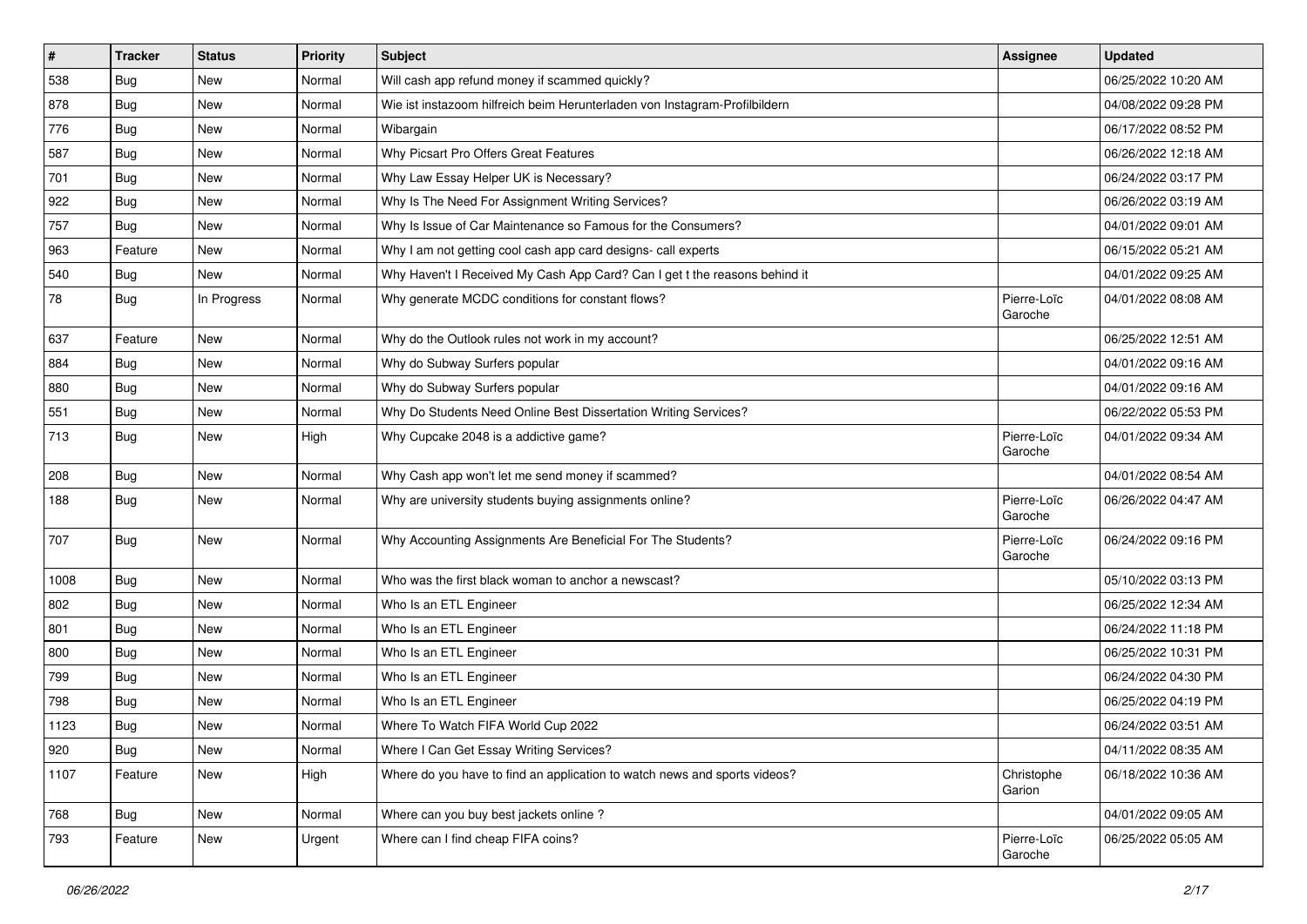| $\sharp$ | <b>Tracker</b> | <b>Status</b> | Priority | Subject                                                                    | Assignee               | <b>Updated</b>      |
|----------|----------------|---------------|----------|----------------------------------------------------------------------------|------------------------|---------------------|
| 300      | Bug            | New           | Normal   | Wheels Powder Coating Services in Norcross GA                              |                        | 04/15/2022 01:45 PM |
| 223      | Bug            | <b>New</b>    | Normal   | WhatsApp Plus: Download, Update and Themes                                 |                        | 06/03/2022 08:07 PM |
| 1099     | Feature        | New           | Normal   | Whatsapp Plus - A New Way Of Communicating                                 |                        | 06/15/2022 10:48 AM |
| 560      | Bug            | New           | Normal   | Whatsapp Aero - Make Your Phone Auto Connect                               |                        | 04/01/2022 09:28 AM |
| 605      | Feature        | New           | Normal   | What will the future of logo design be like?                               |                        | 06/25/2022 03:02 AM |
| 1094     | Bug            | New           | Normal   | What time does direct deposit hit Cash App?                                |                        | 06/14/2022 03:27 PM |
| 1125     | Bug            | New           | Normal   | What is Wordscapes?                                                        |                        | 06/24/2022 09:05 AM |
| 868      | Feature        | New           | Normal   | What Is the Role of a Graphic Designer?                                    | Pierre-Loïc<br>Garoche | 04/01/2022 09:12 AM |
| 1043     | Bug            | New           | Normal   | What Is The Right Way To Troubleshoot Cash App Transfer Failed Problems?   |                        | 05/25/2022 01:16 PM |
| 927      | Feature        | New           | Normal   | What Is The Right Way To Troubleshoot Cash App Transfer Failed Problems?   |                        | 04/12/2022 05:54 AM |
| 523      | Bug            | New           | Normal   | What Is The Right Google Account Recovery Aid To Regain Account Access?    | Pierre-Loïc<br>Garoche | 06/25/2022 07:41 PM |
| 836      | Bug            | New           | Normal   | What Is The Required Amount To Pay As Cash App Clearance Fee?              |                        | 04/01/2022 09:00 AM |
| 636      | Bug            | New           | Normal   | What is the most popular furniture color?                                  |                        | 06/25/2022 04:57 PM |
| 520      | Bug            | New           | Normal   | What Is The Major Role Of Cash.app/Help and Support Page?                  |                        | 06/25/2022 09:19 PM |
| 569      | Bug            | New           | Normal   | What is the incoming and outgoing mail server for Outlook IMAP settings?   | Pierre-Loïc<br>Garoche | 06/26/2022 05:23 AM |
| 570      | Bug            | New           | Normal   | What is Sutton bank cash app customer service phone number?                | Pierre-Loïc<br>Garoche | 06/23/2022 10:42 AM |
| 580      | Bug            | New           | High     | What is Narrative Essay?                                                   | Christophe<br>Garion   | 06/21/2022 09:28 AM |
| 1105     | Bug            | New           | High     | What is Mahjong online?                                                    |                        | 06/23/2022 04:02 PM |
| 496      | Bug            | New           | Normal   | What is Live NetTV?                                                        |                        | 06/26/2022 03:01 AM |
| 761      | Bug            | New           | Normal   | What is it about basketball that makes it so popular in the United States? | Corentin<br>Lauverjat  | 06/24/2022 03:48 AM |
| 792      | Bug            | New           | Normal   | What is Google Camera Mod?                                                 |                        | 04/01/2022 08:59 AM |
| 853      | Bug            | New           | Normal   | what is dr laser                                                           |                        | 04/01/2022 09:13 AM |
| 585      | Bug            | New           | Normal   | What is cash app help number?                                              |                        | 04/01/2022 09:18 AM |
| 764      | <b>Bug</b>     | New           | Normal   | What is available to see what I can watch HBO Max?                         |                        | 06/24/2022 05:42 PM |
| 279      | Bug            | New           | High     | What is an essential feature of an internal communications app?            |                        | 06/26/2022 01:03 AM |
| 667      | Bug            | New           | Normal   | What Is a Ringtone?                                                        |                        | 06/25/2022 02:04 PM |
| 477      | Bug            | New           | Normal   | What Does Online Coupon Mean?                                              |                        | 06/25/2022 11:15 PM |
| 1112     | Bug            | New           | Normal   | What Cash App Policy Says If Random Person Sent Me Money On Cash App?      |                        | 06/20/2022 07:48 AM |
| 1078     | Bug            | New           | Normal   | What Bank Is Cash App On Plaid? Find Clarity And Assistance                |                        | 06/15/2022 11:56 AM |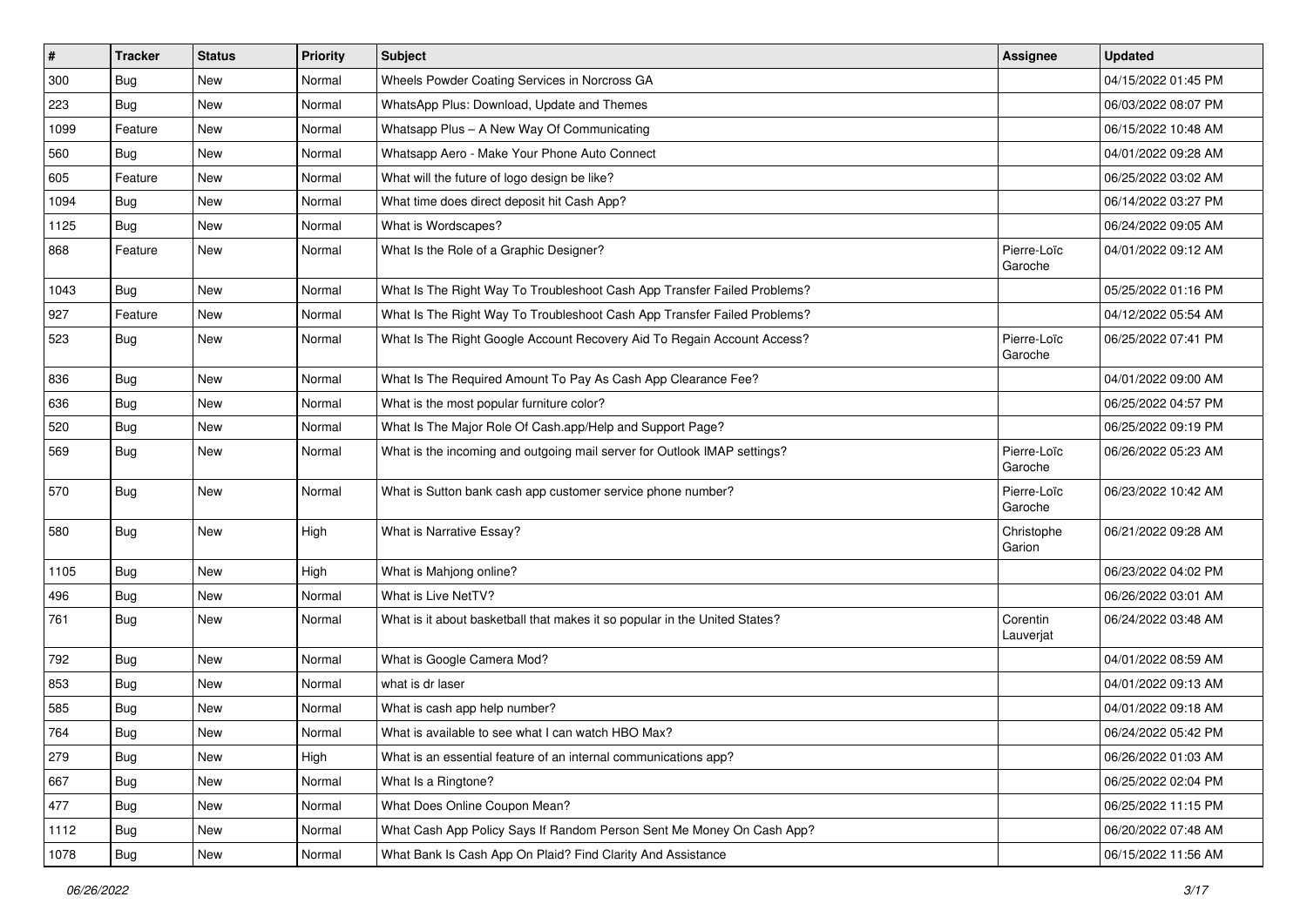| #    | <b>Tracker</b> | <b>Status</b> | <b>Priority</b> | Subject                                                                       | Assignee               | <b>Updated</b>      |
|------|----------------|---------------|-----------------|-------------------------------------------------------------------------------|------------------------|---------------------|
| 281  | Feature        | <b>New</b>    | Normal          | what are the types of Ringtones?                                              | Anonymous              | 06/26/2022 04:52 AM |
| 1010 | Bug            | New           | Normal          | what are the requirements to borrow money from cash app ? cash app borrow app | Pierre-Loïc<br>Garoche | 05/11/2022 09:29 AM |
| 675  | Bug            | New           | Normal          | What Are Smart Tactics To Fix Cash App Transfer Failed Hurdles?               |                        | 06/16/2022 04:37 AM |
| 559  | Bug            | <b>New</b>    | High            | What Are Permission For Applications like Facebook Sending MMS?               |                        | 06/24/2022 10:07 AM |
| 725  | Feature        | New           | Normal          | What are memo writing services design                                         |                        | 06/24/2022 06:24 AM |
| 857  | Bug            | New           | Normal          | Welcome to the world of classic retro games                                   |                        | 04/01/2022 09:13 AM |
| 686  | Bug            | New           | Normal          | Welcome To The Most Demandable Mahipalpur Escorts Agency                      |                        | 06/26/2022 04:37 AM |
| 548  | Bug            | New           | Normal          | Web N Logo Design                                                             |                        | 04/01/2022 09:29 AM |
| 542  | Bug            | New           | Normal          | Web N Logo Design                                                             |                        | 06/26/2022 01:28 AM |
| 260  | Bug            | New           | Normal          | Web Design Services Near Me                                                   |                        | 06/26/2022 03:50 AM |
| 555  | Bug            | New           | Normal          | web design development in hyderabad                                           |                        | 06/24/2022 06:49 PM |
| 264  | Bug            | <b>New</b>    | Normal          | We Buy Your Unwanted Car                                                      | Corentin<br>Lauverjat  | 06/24/2022 02:19 PM |
| 658  | Bug            | New           | Normal          | Watermelon Nutrition Facts And Health Benefits                                |                        | 06/25/2022 08:47 PM |
| 314  | Bug            | New           | Normal          | Water Extraction Services in Virginia Beach VA                                |                        | 04/01/2022 07:25 AM |
| 313  | Bug            | New           | Normal          | Water Extraction Services in Virginia Beach VA                                |                        | 06/23/2022 02:14 AM |
| 331  | Bug            | <b>New</b>    | Normal          | Water Extraction Services in Norfolk VA                                       |                        | 06/26/2022 02:21 AM |
| 346  | Bug            | New           | Normal          | Water Extraction Services in Chesapeake VA                                    |                        | 04/01/2022 07:15 AM |
| 968  | Feature        | New           | Normal          | watch nfl online free live streaming                                          |                        | 06/25/2022 11:52 PM |
| 974  | Bug            | <b>New</b>    | Normal          | Watch NCAA Football Live Streaming Free                                       |                        | 05/06/2022 08:16 AM |
| 969  | Bug            | New           | Normal          | Watch NCAA Football Live Match Free                                           |                        | 04/23/2022 07:29 AM |
| 1095 | Feature        | <b>New</b>    | High            | Want to Know the Best CV Makers in Dubai?                                     |                        | 06/20/2022 06:29 AM |
| 584  | Bug            | New           | Normal          | Want the cash app customer service number to check balance?                   |                        | 06/25/2022 02:30 PM |
| 1036 | Bug            | New           | Normal          | <b>VPS Material</b>                                                           |                        | 05/18/2022 09:34 PM |
| 981  | Bug            | New           | Normal          | VidMate Mod APK                                                               |                        | 05/06/2022 09:22 AM |
| 620  | Bug            | New           | Normal          | Viagra Meds: Fastest & Quick Delivery On Your Doorstep - USA                  |                        | 06/23/2022 12:03 AM |
| 607  | Bug            | New           | Normal          | Vex 5                                                                         |                        | 04/01/2022 09:22 AM |
| 722  | Bug            | New           | Normal          | Vergrößern Sie Instagram-Fotos mit instazoom                                  | Christophe<br>Garion   | 06/25/2022 02:24 PM |
| 292  | Bug            | New           | Normal          | Venmo to Cash App Transfer Of Money- Explore Here                             |                        | 06/25/2022 11:47 PM |
| 1001 | Bug            | New           | Normal          | Venmo Keep Saying Error?                                                      |                        | 06/16/2022 02:11 PM |
| 301  | <b>Bug</b>     | New           | Normal          | Vehicle Electronics Services in Norcross GA                                   |                        | 04/01/2022 07:18 AM |
| 125  | Bug            | New           | Normal          | vbvnm                                                                         |                        | 04/01/2022 07:55 AM |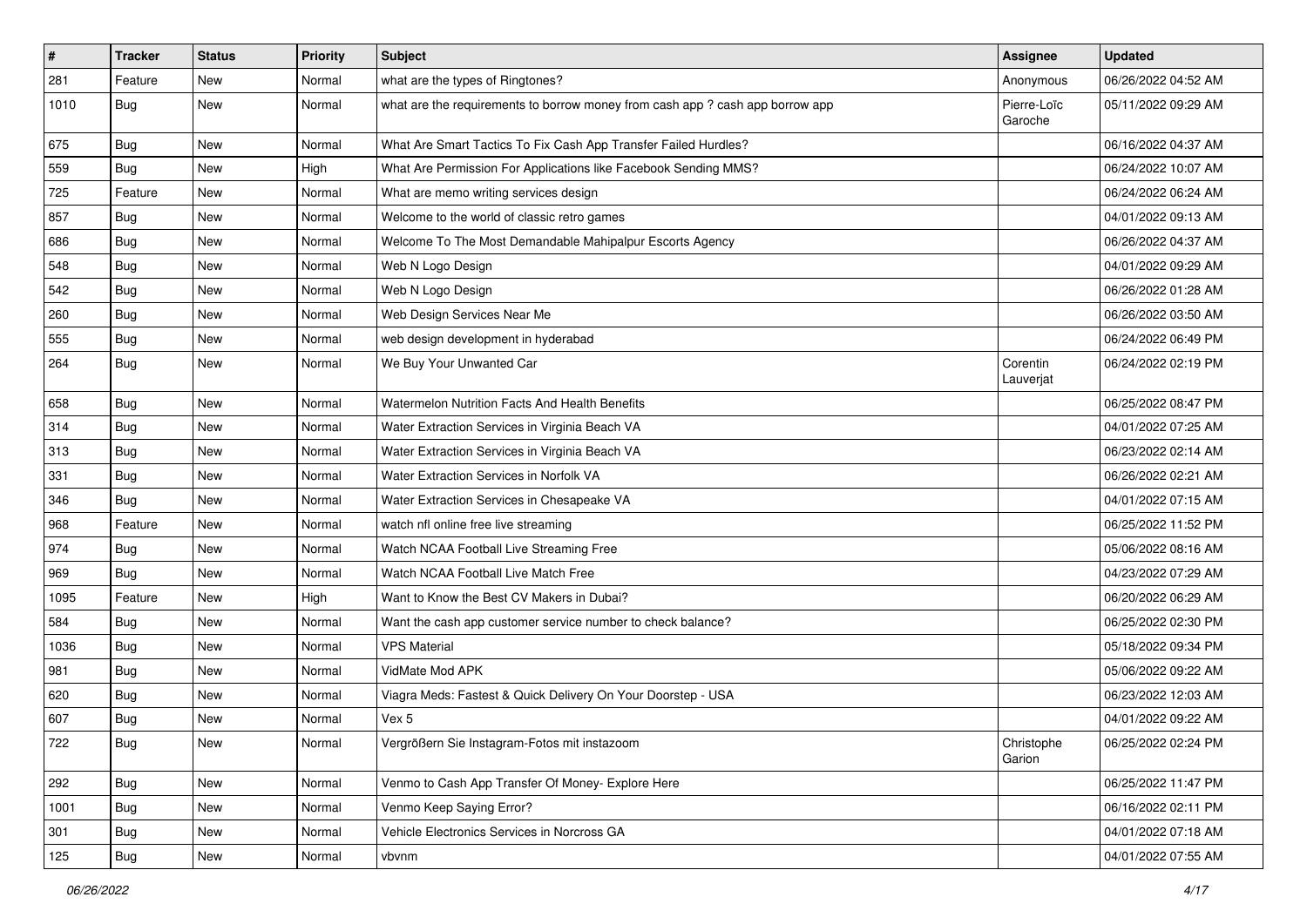| $\vert$ # | <b>Tracker</b> | <b>Status</b> | <b>Priority</b> | <b>Subject</b>                                                                   | <b>Assignee</b>        | <b>Updated</b>      |
|-----------|----------------|---------------|-----------------|----------------------------------------------------------------------------------|------------------------|---------------------|
| 1066      | Feature        | New           | High            | Using the default Routerlogin.net web address for setup                          |                        | 05/31/2022 12:16 PM |
| 624       | Bug            | New           | Normal          | Use go with the Driving Directions for your go                                   |                        | 06/21/2022 04:54 AM |
| 153       | Bug            | New           | Normal          | urgent loan online                                                               | Christophe<br>Garion   | 06/22/2022 05:11 PM |
| 464       | Bug            | New           | Normal          | Upholstery Cleaning Westchester MA                                               |                        | 06/21/2022 04:02 PM |
| 440       | <b>Bug</b>     | New           | Normal          | Upholstery Cleaning Watertown MA                                                 |                        | 04/01/2022 07:49 AM |
| 415       | <b>Bug</b>     | New           | Normal          | Upholstery Cleaning Somerville MA                                                |                        | 04/01/2022 07:48 AM |
| 324       | <b>Bug</b>     | New           | Normal          | Upholstery Cleaning Services in Virginia Beach VA                                |                        | 04/01/2022 07:26 AM |
| 339       | Bug            | New           | Normal          | Upholstery Cleaning Services in Norfolk VA                                       |                        | 06/17/2022 04:36 AM |
| 355       | Bug            | New           | Normal          | Upholstery Cleaning Services in Chesapeake VA                                    |                        | 04/01/2022 07:14 AM |
| 448       | Bug            | New           | Normal          | Upholstery Cleaning Quincy MA                                                    |                        | 04/01/2022 07:48 AM |
| 432       | Bug            | New           | Normal          | Upholstery Cleaning Newton MA                                                    |                        | 04/01/2022 07:50 AM |
| 456       | Bug            | New           | Normal          | <b>Upholstery Cleaning Medford MA</b>                                            |                        | 04/01/2022 07:28 AM |
| 423       | Bug            | New           | Normal          | Upholstery Cleaning Brookline MA                                                 |                        | 04/01/2022 07:46 AM |
| 407       | Bug            | New           | Normal          | Upholstery Cleaning Boston MA                                                    |                        | 04/01/2022 07:47 AM |
| 472       | Bug            | New           | Normal          | Upholstery Cleaning Arlington MA                                                 |                        | 04/01/2022 07:31 AM |
| 513       | Bug            | New           | Normal          | Unlock cash app account using the easy steps:                                    | Anonymous              | 06/25/2022 08:56 PM |
| 490       | Bug            | New           | Normal          | Unlock cash app account by getting quick solutions from the technical executives |                        | 06/25/2022 01:20 PM |
| 598       | Bug            | New           | Normal          | Universo s / f Download                                                          |                        | 06/25/2022 03:38 PM |
| 597       | Bug            | New           | Normal          | Universo s / f Download                                                          |                        | 06/26/2022 04:29 AM |
| 772       | Bug            | New           | Normal          | united airlines baggage policy                                                   |                        | 06/26/2022 05:25 AM |
| 771       | Bug            | New           | Normal          | united airlines baggage policy                                                   |                        | 06/24/2022 02:22 PM |
| 1093      | Bug            | New           | Normal          | Uniswap Exchange                                                                 | Christophe<br>Garion   | 06/14/2022 11:55 AM |
| 563       | Bug            | New           | Normal          | Understanding the Difference Between Free and Paid Mod Apks                      |                        | 06/26/2022 12:15 AM |
| 861       | Feature        | New           | Low             | Understanding Situational Depression                                             | Pierre-Loïc<br>Garoche | 04/01/2022 09:12 AM |
| 484       | Bug            | New           | Normal          | UK best essay writing service                                                    |                        | 06/25/2022 08:18 PM |
| 483       | Bug            | New           | Normal          | UK best essay writing service                                                    |                        | 06/25/2022 04:05 PM |
| 200       | Bug            | New           | Normal          | uiopi[o                                                                          |                        | 06/24/2022 02:10 PM |
| 168       | Bug            | New           | Normal          | UFC 256 Live Stream Online                                                       |                        | 06/25/2022 11:12 PM |
| 113       | Bug            | New           | Normal          | ufc 254 live                                                                     |                        | 06/25/2022 01:50 AM |
| 495       | Bug            | New           | Normal          | Twitch Clip Downloader Download Twitch Clips Online 2021                         |                        | 06/26/2022 04:26 AM |
| 661       | <b>Bug</b>     | New           | Normal          | Turbo VPN MOD APK Download                                                       |                        | 06/24/2022 08:51 AM |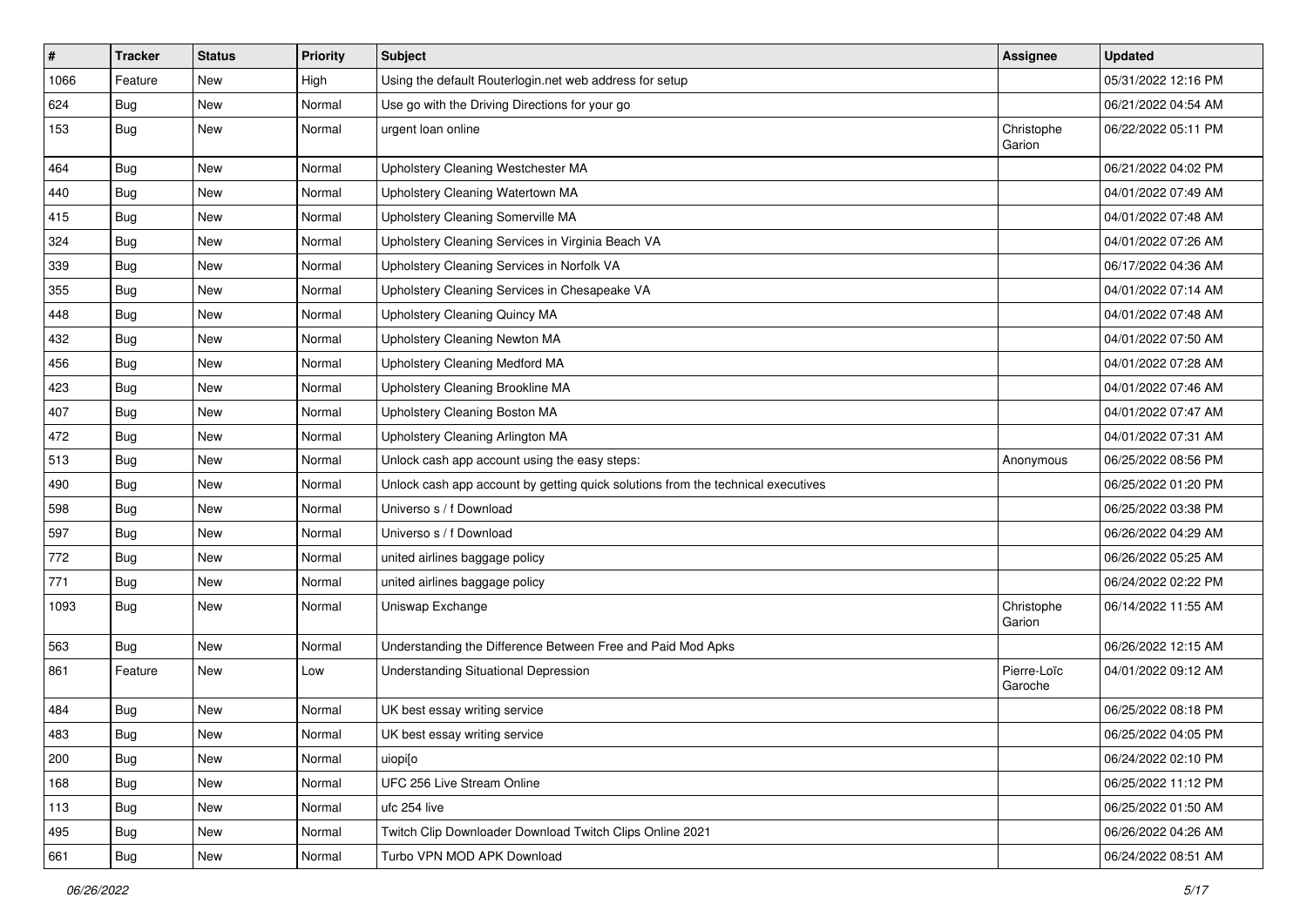| $\vert$ # | <b>Tracker</b> | <b>Status</b> | <b>Priority</b> | <b>Subject</b>                                                                                          | Assignee               | <b>Updated</b>      |
|-----------|----------------|---------------|-----------------|---------------------------------------------------------------------------------------------------------|------------------------|---------------------|
| 1084      | <b>Bug</b>     | New           | Normal          | <b>Trippie Redd</b>                                                                                     |                        | 06/11/2022 09:05 AM |
| 131       | Bug            | New           | Normal          | triokids                                                                                                |                        | 04/01/2022 07:54 AM |
| 178       | Bug            | New           | Normal          | transparent lace wigs                                                                                   |                        | 06/25/2022 07:07 PM |
| 514       | <b>Bug</b>     | New           | Normal          | Trans-Caribbean                                                                                         |                        | 06/26/2022 05:03 AM |
| 909       | Bug            | New           | Normal          | Toca Life World APK                                                                                     |                        | 04/06/2022 04:52 AM |
| 908       | Bug            | New           | Normal          | Toca Life World APK                                                                                     |                        | 04/06/2022 03:18 AM |
| 844       | Bug            | New           | Normal          | To know Chime Routing Number call on the helpline number                                                |                        | 04/01/2022 08:58 AM |
| 837       | Bug            | New           | Normal          | To Create An Instagram Story                                                                            | Pierre-Loïc<br>Garoche | 04/01/2022 08:58 AM |
| 1114      | <b>Bug</b>     | <b>New</b>    | Normal          | To control the car, all you must do is click to go left or right and release the button to go straight. |                        | 06/25/2022 10:15 PM |
| 712       | Bug            | New           | Normal          | <b>Tips and Tricks</b>                                                                                  |                        | 06/24/2022 04:19 PM |
| 321       | <b>Bug</b>     | New           | Normal          | Tile & Grout Cleaning Services in Virginia Beach VA                                                     |                        | 06/21/2022 03:04 AM |
| 336       | Bug            | New           | Normal          | Tile & Grout Cleaning Services in Norfolk VA                                                            |                        | 06/25/2022 06:58 PM |
| 352       | <b>Bug</b>     | New           | Normal          | Tile & Grout Cleaning Services in Chesapeake VA                                                         |                        | 06/26/2022 01:05 AM |
| 945       | Bug            | New           | Normal          | TikTok 18 Mod Apk For Your Android                                                                      |                        | 04/13/2022 09:32 AM |
| 529       | Bug            | New           | Normal          | Thop TV APK - Free Download for Android                                                                 |                        | 06/25/2022 11:27 PM |
| 642       | <b>Bug</b>     | New           | Normal          | thong tin thoi tiet ngay hom nay                                                                        |                        | 06/24/2022 04:48 PM |
| 645       | Bug            | New           | Normal          | thong tin chinh xac nhat hom nay                                                                        |                        | 06/25/2022 04:16 AM |
| 639       | Bug            | New           | Normal          | thong tin chinh xac                                                                                     |                        | 06/26/2022 05:25 AM |
| 743       | Bug            | New           | Normal          | They promote 'pixel art' contests and a 'game jam' related to the work and figure of Carlos Casares     |                        | 04/15/2022 09:12 PM |
| 1065      | Bug            | New           | Normal          | The top foreign language training game in 2022                                                          |                        | 06/07/2022 04:05 AM |
| 891       | Bug            | New           | Normal          | The most interesting game today, have you tried it?                                                     |                        | 04/01/2022 09:17 AM |
| 512       | Bug            | New           | Normal          | The Importance Of Using Custom Writing Services                                                         |                        | 06/26/2022 02:20 AM |
| 672       | Bug            | New           | Normal          | The easiest way to delete ringtones on iPhone                                                           |                        | 06/25/2022 10:02 AM |
| 1033      | <b>Bug</b>     | New           | Normal          | The best slope 2 online games to play right now                                                         |                        | 05/17/2022 10:55 AM |
| 723       | Bug            | New           | High            | The best horror game in 2021                                                                            | Christophe<br>Garion   | 06/25/2022 11:56 AM |
| 674       | Bug            | New           | Normal          | The best game in 2021                                                                                   | Pierre-Loïc<br>Garoche | 06/24/2022 10:05 PM |
| 1028      | Bug            | New           | Normal          | The Best Free Online Game to Play with Friends                                                          |                        | 05/16/2022 05:00 AM |
| 625       | Bug            | New           | Normal          | The best free online driving directions tool                                                            |                        | 04/01/2022 09:28 AM |
| 930       | Bug            | New           | Normal          | The best free games online                                                                              |                        | 04/12/2022 09:05 AM |
| 932       | Bug            | New           | Normal          | The best epic, long-playing PC games will consume days of your life.                                    |                        | 05/15/2022 07:44 PM |
| 749       | <b>Bug</b>     | New           | Normal          | The Best Bubble Shooter Game for Android                                                                |                        | 04/01/2022 09:02 AM |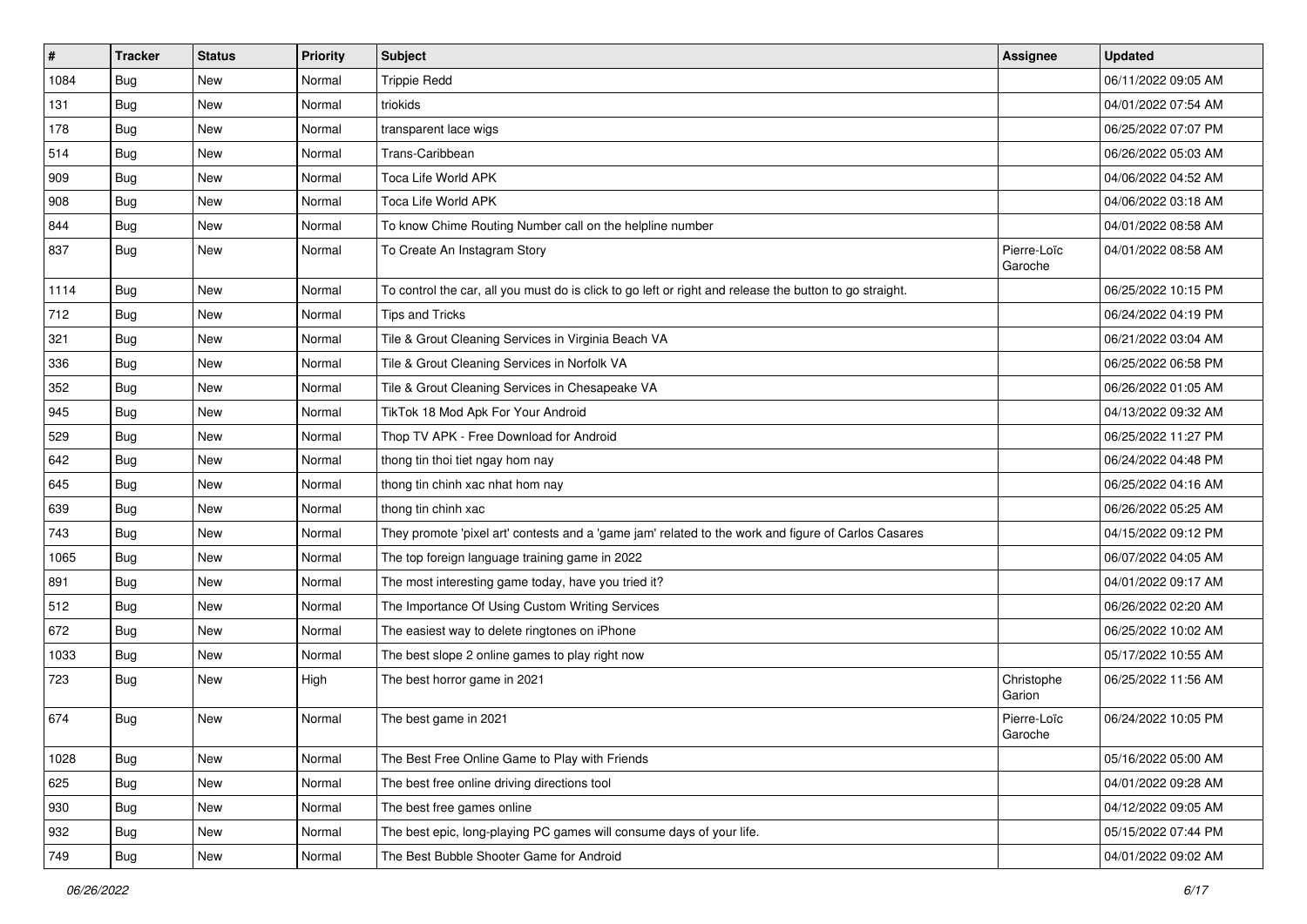| $\vert$ # | <b>Tracker</b> | <b>Status</b> | Priority | <b>Subject</b>                                                     | <b>Assignee</b>        | <b>Updated</b>      |
|-----------|----------------|---------------|----------|--------------------------------------------------------------------|------------------------|---------------------|
| 221       | Bug            | New           | Normal   | The Best APk                                                       |                        | 04/01/2022 08:49 AM |
| 246       | Bug            | New           | Normal   | The Beast App                                                      |                        | 06/25/2022 06:42 PM |
| 970       | Bug            | New           | Normal   | The Amount Of Time Does Cash App Direct Deposit Time Take?         |                        | 04/23/2022 08:33 AM |
| 1040      | Bug            | New           | Normal   | thabet                                                             |                        | 05/19/2022 08:05 PM |
| 482       | Bug            | <b>New</b>    | Normal   | <b>Text Window</b>                                                 |                        | 06/25/2022 11:39 PM |
| 498       | Bug            | New           | Normal   | Téléchargeur SoundCloud : SoundCloud en Mp3                        | Christophe<br>Garion   | 06/26/2022 12:43 AM |
| 961       | Bug            | New           | Normal   | TeaTv is an Android                                                |                        | 04/20/2022 11:01 AM |
| 644       | Bug            | New           | Normal   | <b>TeaTV App Review</b>                                            |                        | 06/24/2022 02:20 PM |
| 664       | Bug            | New           | Normal   | Tea TV Apk Download - The Best Way to Watch Movies Offline         |                        | 06/24/2022 08:01 PM |
| 691       | <b>Bug</b>     | New           | Normal   | tea garden dublin                                                  |                        | 04/01/2022 09:31 AM |
| 926       | Bug            | New           | Normal   | tavor 7                                                            |                        | 06/22/2022 05:08 PM |
| 925       | Bug            | New           | Normal   | tavor 7                                                            |                        | 06/15/2022 03:45 AM |
| 710       | Bug            | New           | Normal   | Take Necessary Assistance If You Are Unable Activate Cash App Card |                        | 06/25/2022 09:26 PM |
| 1070      | Feature        | New           | Normal   | <b>Tableau Consulting Expertise</b>                                |                        | 06/09/2022 11:50 AM |
| 1000      | Bug            | New           | Normal   | Super easy way to zoom photos and upload to Instagram              | Christophe<br>Garion   | 05/07/2022 11:06 AM |
| 1120      | Bug            | New           | Normal   | Summary of 5 best coloring apps on phones                          |                        | 06/21/2022 10:24 AM |
| 1011      | Bug            | New           | Normal   | Summary of 10 best coloring apps on phones                         |                        | 05/11/2022 10:58 AM |
| 140       | Bug            | New           | Normal   | sugarbalanceusa                                                    |                        | 06/24/2022 01:40 PM |
| 126       | Feature        | New           | Normal   | Stussy Air Force 1 replica                                         |                        | 06/25/2022 03:19 PM |
| 558       | Feature        | New           | Normal   | <b>Stunning Classic Sofas</b>                                      |                        | 06/25/2022 11:46 PM |
| 967       | Feature        | <b>New</b>    | Normal   | stream live nfl games free online                                  |                        | 04/28/2022 03:13 AM |
| 319       | Bug            | New           | Normal   | Steam Cleaning Services in Virginia Beach VA                       |                        | 04/01/2022 07:27 AM |
| 334       | Bug            | New           | Normal   | Steam Cleaning Services in Norfolk VA                              |                        | 04/01/2022 07:25 AM |
| 349       | Bug            | <b>New</b>    | Normal   | Steam Cleaning Services in Chesapeake VA                           |                        | 04/01/2022 07:14 AM |
| 309       | Bug            | New           | Normal   | Stain Removal Services in Virginia Beach VA                        |                        | 04/01/2022 07:19 AM |
| 327       | Bug            | New           | Normal   | Stain Removal Services in Norfolk VA                               |                        | 04/01/2022 07:26 AM |
| 342       | Bug            | New           | Normal   | Stain Removal Services in Chesapeake VA                            |                        | 04/01/2022 07:22 AM |
| 312       | Bug            | New           | Normal   | Stain Protection Services in Virginia Beach VA                     |                        | 06/26/2022 05:26 AM |
| 330       | Bug            | New           | Normal   | Stain Protection Services in Norfolk VA                            |                        | 04/01/2022 07:26 AM |
| 345       | Bug            | New           | Normal   | Stain Protection Services in Chesapeake VA                         |                        | 06/25/2022 06:38 PM |
| 814       | Bug            | New           | Normal   | Stage Fright Cure                                                  | Pierre-Loïc<br>Garoche | 06/24/2022 02:07 PM |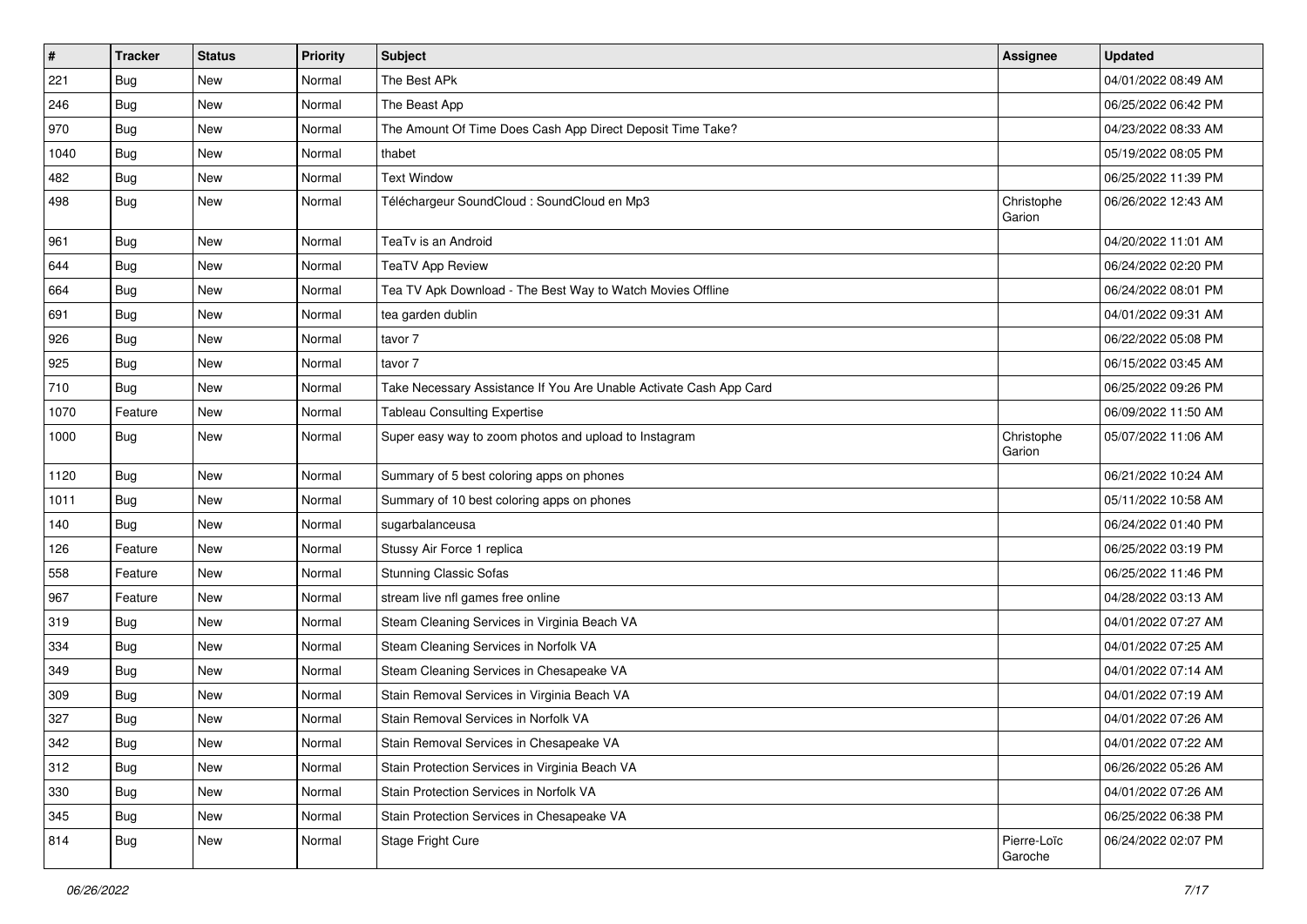| $\pmb{\sharp}$ | <b>Tracker</b> | <b>Status</b> | <b>Priority</b> | Subject                                                                              | Assignee               | <b>Updated</b>      |
|----------------|----------------|---------------|-----------------|--------------------------------------------------------------------------------------|------------------------|---------------------|
| 773            | <b>Bug</b>     | New           | Normal          | Spades - Play online free                                                            |                        | 06/25/2022 02:00 AM |
| 526            | Bug            | New           | Normal          | Soundcloud to mp3 converter - Download Soundcloud songs                              |                        | 06/25/2022 05:36 PM |
| 869            | Bug            | New           | Normal          | Sonnerie Post Malone 2022                                                            |                        | 04/13/2022 11:05 AM |
| 141            | Feature        | New           | Normal          | Something about jerry curly                                                          |                        | 06/26/2022 04:38 AM |
| 718            | Bug            | New           | High            | Solve Complex Accounting Assignments                                                 | Hamza<br>Bourbouh      | 06/26/2022 03:08 AM |
| 222            | Bug            | New           | Normal          | Social Profile links                                                                 |                        | 06/24/2022 02:53 AM |
| 1048           | Bug            | New           | Normal          | So zeigen Sie ein Instagram-Profilbild an und vergrößern es                          |                        | 05/25/2022 06:56 AM |
| 992            | Bug            | New           | Normal          | So vergrößern Sie Ihr Instagram-Profilbild                                           |                        | 05/04/2022 08:46 AM |
| 576            | Bug            | New           | Normal          | So laden Sie ein Instagram-Bild herunter                                             |                        | 06/23/2022 09:23 AM |
| 1018           | Bug            | New           | Normal          | So erhalten Sie ein kostenloses Hörbuch                                              |                        | 06/25/2022 07:15 PM |
| 136            | Bug            | New           | Normal          | snappow                                                                              |                        | 06/26/2022 02:11 AM |
| 809            | Bug            | New           | Normal          | Smash Karts - immerse yourself in the exciting race                                  |                        | 06/24/2022 11:37 PM |
| 897            | <b>Bug</b>     | New           | Normal          | Slot Pulsa Pragmatic Play                                                            | Xavier Thirioux        | 04/01/2022 12:08 PM |
| 63             | Feature        | New           | Normal          | Skip normalization step in mutation generation if it possible                        | Pierre-Loïc<br>Garoche | 06/25/2022 10:31 PM |
| 1110           | <b>Bug</b>     | New           | Normal          | Six Guns Mod Apk Answers Your Questions                                              | Pierre-Loïc<br>Garoche | 06/20/2022 04:42 AM |
| 1108           | Bug            | New           | Normal          | Six Guns Mod Apk Answers Your Questions                                              |                        | 06/20/2022 04:37 AM |
| 1109           | Feature        | New           | Normal          | Six Guns Mod Apk Answers Your Questions                                              | Christophe<br>Garion   | 06/20/2022 04:39 AM |
| 931            | Feature        | <b>New</b>    | High            | Situs Judi Slot Online apel888                                                       | Pierre-Loïc<br>Garoche | 06/26/2022 01:07 AM |
| 808            | Bug            | New           | Normal          | Sinnvolle Guten-Morgen-Grüße                                                         |                        | 06/25/2022 12:09 PM |
| 567            | Bug            | New           | Normal          | Singapore assignment help                                                            |                        | 06/25/2022 05:20 PM |
| 72             | Bug            | New           | Normal          | Simulinkd does not match Lustre using EMF backend when using nested Merge expression | Pierre-Loïc<br>Garoche | 04/01/2022 08:06 AM |
| 500            | Bug            | New           | Normal          | Simply contact the technical team, to find the solution to cash app refund problems. | Pierre-Loïc<br>Garoche | 06/26/2022 01:02 AM |
| 898            | Bug            | New           | Normal          | Shadow Fight 2 Mod APK                                                               |                        | 04/02/2022 09:17 AM |
| 652            | Bug            | New           | Normal          | Sesame Health Benefits                                                               |                        | 06/21/2022 06:52 AM |
| 1055           | Bug            | New           | Normal          | seo apk                                                                              | Pierre-Loïc<br>Garoche | 05/27/2022 06:23 AM |
| 197            | Bug            | New           | Normal          | SBL JABORANDI PLUS HAIR OIL - COMPLETE SCALP CARE (100ML)                            |                        | 06/26/2022 04:26 AM |
| 199            | Bug            | New           | Normal          | SBL CLEARSTONE DROPS (30ML)                                                          |                        | 04/01/2022 08:23 AM |
| 252            | Bug            | New           | Normal          | Samsung U600 - Is Essential Business And Personal Phone                              |                        | 04/04/2022 04:45 AM |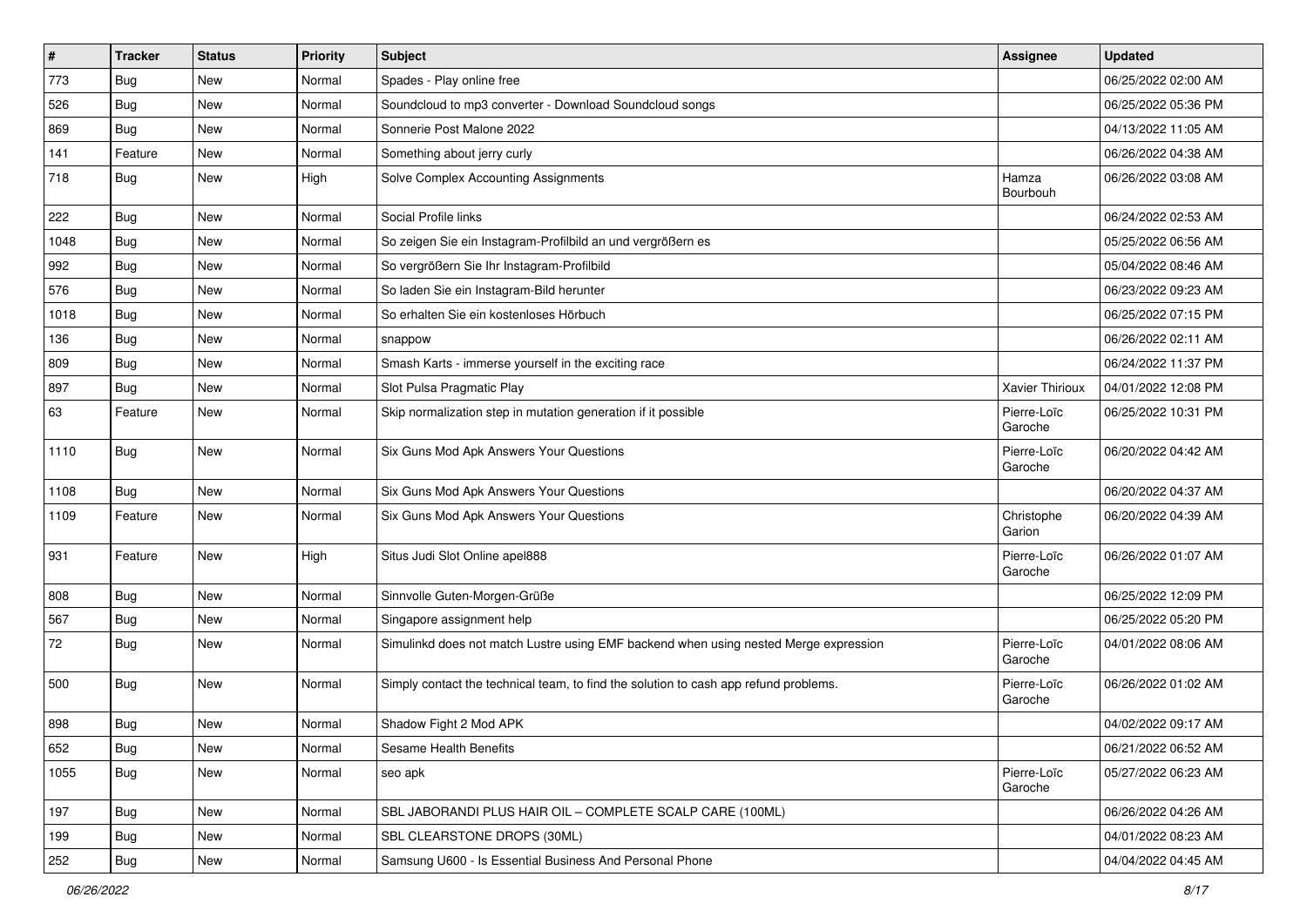| $\sharp$ | <b>Tracker</b> | <b>Status</b> | <b>Priority</b> | <b>Subject</b>                                                      | <b>Assignee</b> | <b>Updated</b>      |
|----------|----------------|---------------|-----------------|---------------------------------------------------------------------|-----------------|---------------------|
| 791      | Bug            | New           | Normal          | Samsnung TV Plus is not working                                     |                 | 04/01/2022 09:03 AM |
| 902      | Feature        | New           | Normal          | salo717                                                             |                 | 05/18/2022 10:35 AM |
| 651      | <b>Bug</b>     | New           | Normal          | Salmon Health Benefits                                              |                 | 06/25/2022 07:05 AM |
| 794      | Feature        | New           | Normal          | Safe place to buy fifa coins                                        |                 | 06/25/2022 12:53 AM |
| 638      | Bug            | New           | Normal          | Run 3 game                                                          |                 | 06/25/2022 12:48 PM |
| 322      | Bug            | New           | Normal          | Rug Cleaning Services in Virginia Beach VA                          |                 | 04/01/2022 07:26 AM |
| 337      | Bug            | New           | Normal          | Rug Cleaning Services in Norfolk VA                                 |                 | 04/01/2022 07:23 AM |
| 353      | Bug            | New           | Normal          | Rug Cleaning Services in Chesapeake VA                              |                 | 04/01/2022 07:14 AM |
| 160      | Bug            | New           | Normal          | rtyuiv wbhyu                                                        |                 | 04/01/2022 07:56 AM |
| 261      | Bug            | New           | Normal          | Ringtone Downloads - Easy Ways Come Up With Your Own Ringtones      |                 | 06/26/2022 12:47 AM |
| 595      | Bug            | New           | Normal          | RFM Online - une révolution dans la gestion de l'identité numérique |                 | 06/25/2022 06:29 AM |
| 250      | Bug            | New           | Normal          | Reviews of phone ringtones                                          |                 | 06/25/2022 01:59 PM |
| 804      | Bug            | New           | Normal          | Review                                                              |                 | 06/25/2022 05:07 PM |
| 471      | Bug            | New           | Normal          | Residential Floor Cleaning Westchester MA                           |                 | 06/23/2022 07:55 AM |
| 447      | Bug            | New           | Normal          | Residential Floor Cleaning Watertown MA                             |                 | 04/01/2022 07:49 AM |
| 422      | Bug            | New           | Normal          | Residential Floor Cleaning Somerville MA                            |                 | 04/01/2022 07:46 AM |
| 455      | Bug            | New           | Normal          | Residential Floor Cleaning Quincy MA                                |                 | 04/01/2022 07:38 AM |
| 439      | Bug            | New           | Normal          | Residential Floor Cleaning Newton MA                                |                 | 04/01/2022 07:49 AM |
| 463      | Bug            | New           | Normal          | Residential Floor Cleaning Medford MA                               |                 | 04/01/2022 07:32 AM |
| 431      | Bug            | New           | Normal          | Residential Floor Cleaning Brookline MA                             |                 | 04/01/2022 07:50 AM |
| 414      | Bug            | New           | Normal          | Residential Floor Cleaning Boston MA                                |                 | 04/01/2022 07:46 AM |
| 1082     | Bug            | New           | Normal          | Reset chime bank password without phone number                      |                 | 06/15/2022 11:56 AM |
| 127      | Feature        | New           | Normal          | replica af1                                                         |                 | 04/01/2022 07:55 AM |
| 139      | Bug            | New           | Normal          | relseo                                                              |                 | 06/25/2022 09:04 PM |
| 695      | Bug            | New           | Normal          | Refer Listas IPTV Apk                                               |                 | 06/25/2022 08:23 PM |
| 875      | Bug            | New           | Normal          | Red ball game                                                       |                 | 04/01/2022 09:15 AM |
| 243      | Feature        | New           | Normal          | Reconstruir la pandilla de la mafia en Gangstar Vegas MOD APK       |                 | 06/26/2022 02:20 AM |
| 207      | Feature        | New           | Low             | real estate lead conversion                                         |                 | 06/25/2022 07:24 AM |
| 704      | Bug            | New           | Normal          | Reach support team of Chime Customer Service for instant help       |                 | 06/25/2022 07:25 PM |
| 917      | Bug            | New           | Normal          | Random Person Sent Me Money on Cash App-find solution?              |                 | 04/09/2022 12:32 PM |
| 552      | Feature        | New           | Normal          | Radio rfm and the benefits of radio rfm                             |                 | 06/25/2022 08:02 PM |
| 549      | Bug            | New           | Normal          | Radio Luisteren                                                     |                 | 06/24/2022 07:01 PM |
| 1096     | <b>Bug</b>     | New           | Normal          | Race and experience new life.                                       |                 | 06/15/2022 04:45 AM |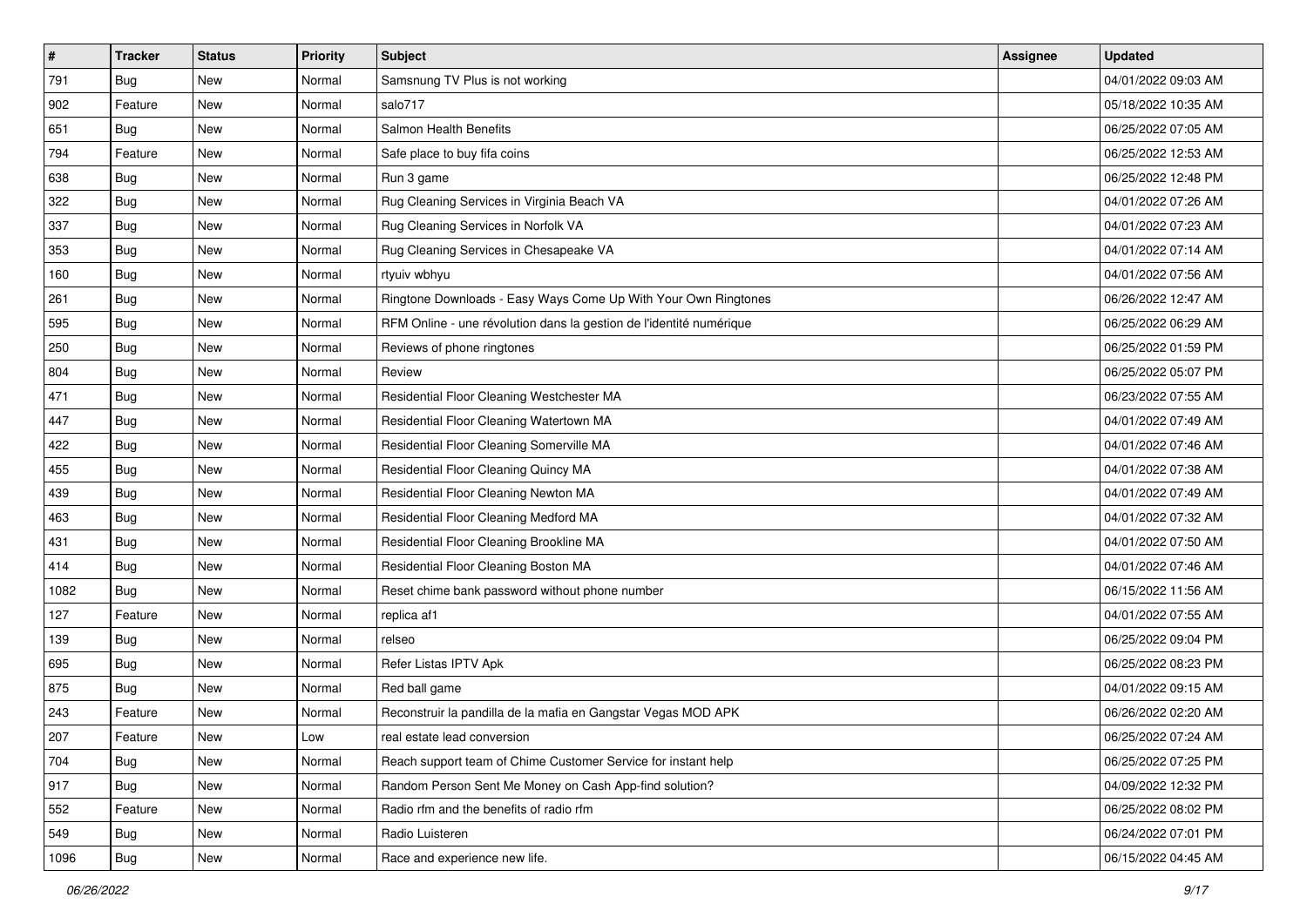| #    | <b>Tracker</b> | <b>Status</b> | <b>Priority</b> | <b>Subject</b>                                                              | Assignee               | <b>Updated</b>      |
|------|----------------|---------------|-----------------|-----------------------------------------------------------------------------|------------------------|---------------------|
| 546  | Feature        | New           | Normal          | Quickbooks Error                                                            |                        | 06/25/2022 09:58 PM |
| 488  | Bug            | New           | Normal          | Quick solution to solve cash app dispute by the technical team              |                        | 06/25/2022 08:38 PM |
| 1023 | Bug            | New           | Normal          | Questions That Are Typically Asked About Trap The Cat                       |                        | 05/14/2022 03:51 AM |
| 244  | Bug            | New           | Normal          | Quels sont les avantages des stations de radio en ligne.                    |                        | 06/26/2022 03:48 AM |
| 715  | Bug            | <b>New</b>    | Normal          | Puppy Playtime Descargar gratis                                             |                        | 06/25/2022 12:10 PM |
| 850  | Bug            | New           | Normal          | Puppy Playtime APK Android                                                  |                        | 04/01/2022 09:14 AM |
| 797  | Bug            | New           | Normal          | Psychedelic                                                                 | Christophe<br>Garion   | 06/25/2022 12:37 PM |
| 73   | Bug            | New           | Urgent          | properties ID is not set in Json in EMF backend                             | Pierre-Loïc<br>Garoche | 04/01/2022 08:06 AM |
| 517  | Bug            | New           | Normal          | Proficient tips to take help of cash app support professionals:             |                        | 06/24/2022 02:37 PM |
| 152  | Bug            | New           | High            | professional bridal makeup artist                                           | Christophe<br>Garion   | 04/01/2022 08:01 AM |
| 211  | Bug            | New           | Normal          | Problem in Cash App rebate? Call Cash App customer service number for help. |                        | 06/26/2022 05:19 AM |
| 173  | Feature        | New           | Normal          | private limited company registration                                        |                        | 06/25/2022 11:13 AM |
| 1113 | Bug            | New           | Normal          | Press the button to control your car                                        |                        | 06/20/2022 12:09 PM |
| 603  | Bug            | New           | Normal          | Premiere gratuito da lista de IPTV                                          |                        | 06/24/2022 05:30 PM |
| 218  | Bug            | New           | Normal          | Popular Educational trends                                                  |                        | 06/25/2022 09:30 AM |
| 872  | Bug            | New           | Normal          | Poppy Playtime Horror Game Free                                             |                        | 04/01/2022 09:11 AM |
| 830  | Bug            | New           | Normal          | Poppy Playtime APK                                                          |                        | 04/01/2022 08:59 AM |
| 860  | Bug            | New           | Normal          | pokemon guide                                                               | Pierre-Loïc<br>Garoche | 06/18/2022 08:18 PM |
| 766  | Bug            | <b>New</b>    | Normal          | Pobreflix Mod APK Review                                                    |                        | 06/23/2022 01:39 AM |
| 648  | Feature        | New           | Normal          | <b>Plum Health Benefits</b>                                                 |                        | 06/26/2022 12:08 AM |
| 606  | Feature        | New           | Normal          | Play unblocked cookie crush 3                                               | Pierre-Loïc<br>Garoche | 06/22/2022 04:12 AM |
| 600  | Bug            | New           | Normal          | Play Store Pro                                                              |                        | 06/25/2022 08:17 PM |
| 816  | Bug            | New           | Normal          | Play Scribble io fun with everyone                                          |                        | 06/23/2022 10:52 AM |
| 640  | Bug            | <b>New</b>    | Normal          | play game with me                                                           |                        | 06/24/2022 08:20 PM |
| 556  | <b>Bug</b>     | New           | Normal          | Play Game Mod Apk With Your Friends                                         |                        | 06/25/2022 02:31 PM |
| 752  | Bug            | New           | Normal          | Plagerism checker                                                           |                        | 04/01/2022 09:03 AM |
| 744  | Bug            | New           | Normal          | Pixel Survive                                                               |                        | 04/01/2022 09:02 AM |
| 172  | Feature        | New           | Normal          | pgdm colleges in bangalore                                                  |                        | 06/23/2022 10:47 PM |
| 649  | Feature        | New           | Normal          | Pear Health Benefits                                                        |                        | 06/25/2022 10:14 PM |
| 654  | Feature        | New           | Normal          | Peach Health Benefits                                                       |                        | 06/23/2022 05:34 AM |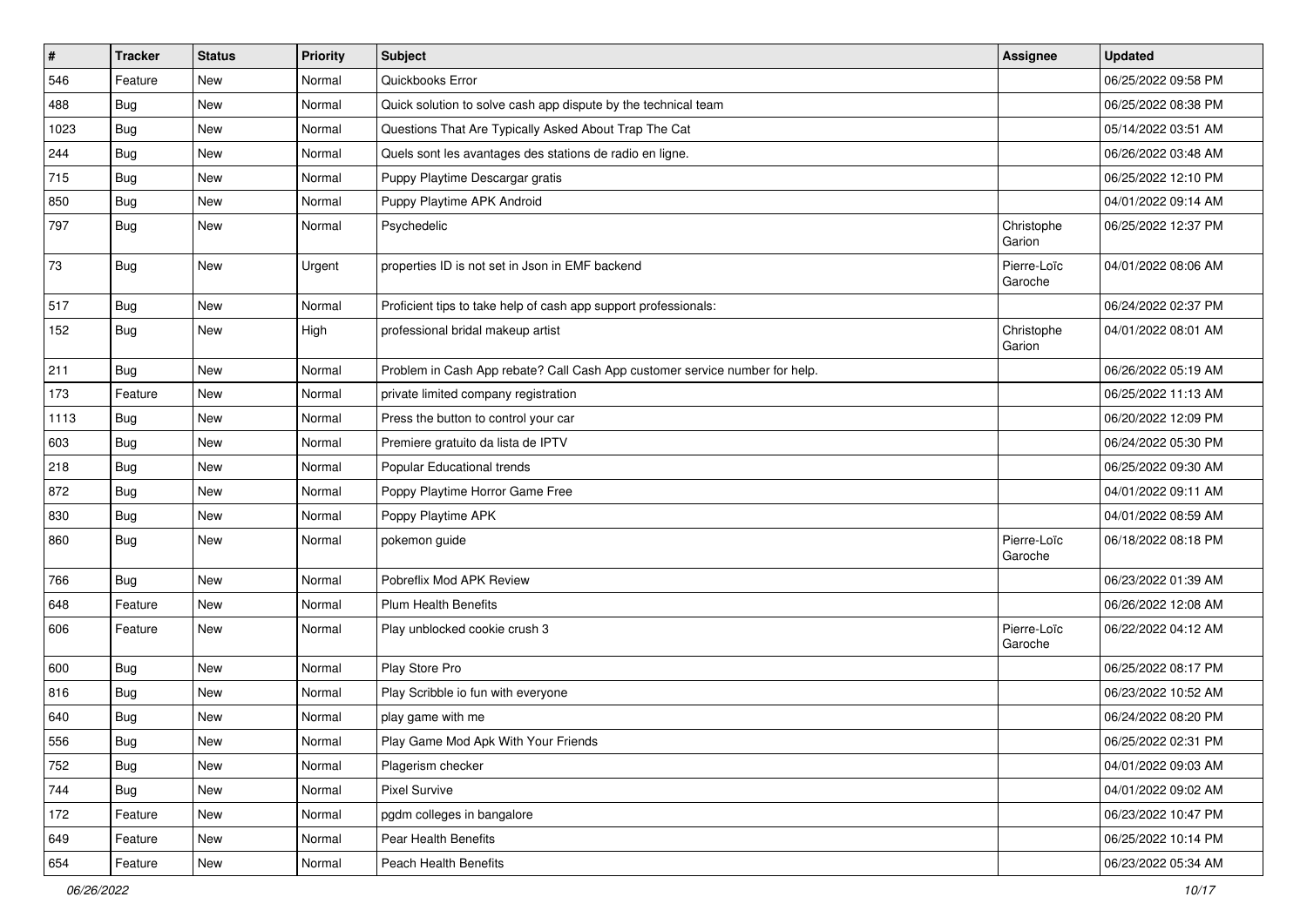| $\pmb{\#}$ | <b>Tracker</b> | <b>Status</b> | <b>Priority</b> | Subject                                                           | Assignee              | <b>Updated</b>      |
|------------|----------------|---------------|-----------------|-------------------------------------------------------------------|-----------------------|---------------------|
| 975        | <b>Bug</b>     | New           | Normal          | Payback 2 Mod APK                                                 |                       | 05/05/2022 10:56 AM |
| 1090       | Bug            | New           | Normal          | Pay Someone To Do My Assignment                                   |                       | 06/11/2022 03:15 PM |
| 1089       | Bug            | New           | Normal          | Pay Someone To Do My Assignment                                   |                       | 06/15/2022 04:44 AM |
| 817        | Bug            | New           | Normal          | Pacman 30th Anniversary                                           |                       | 06/23/2022 04:51 AM |
| 280        | Bug            | <b>New</b>    | Normal          | Pacific Web Design                                                |                       | 06/25/2022 02:56 AM |
| 138        | <b>Bug</b>     | New           | Normal          | own-sweethome                                                     |                       | 06/25/2022 09:59 AM |
| 662        | <b>Bug</b>     | New           | Normal          | Oreo TV Download - The Easiest Way to Watch Live TV               |                       | 06/24/2022 05:18 PM |
| 643        | Bug            | New           | Normal          | Oreo TV Apk Download                                              |                       | 06/25/2022 10:46 PM |
| 858        | Bug            | New           | Normal          | opourid                                                           | Christophe<br>Garion  | 04/01/2022 09:13 AM |
| 1047       | Bug            | New           | Normal          | Opensea                                                           | Corentin<br>Lauverjat | 05/24/2022 02:32 PM |
| 753        | Bug            | New           | Normal          | onlineessaygrader                                                 |                       | 04/01/2022 09:01 AM |
| 609        | <b>Bug</b>     | New           | High            | Online Trusted Medicine Store in US for Health - Genericmedsupply |                       | 06/26/2022 05:43 AM |
| 619        | Bug            | New           | Normal          | Online Trusted Medicine Store in US for Health - Genericmedsupply |                       | 06/25/2022 01:55 PM |
| 740        | Feature        | New           | Normal          | Online Thesis Help USA                                            |                       | 06/25/2022 09:42 AM |
| 856        | Bug            | <b>New</b>    | Normal          | Online Classes Assistance Help For Student                        |                       | 04/01/2022 09:13 AM |
| 855        | <b>Bug</b>     | <b>New</b>    | Normal          | Online Classes Assistance Help For Student                        |                       | 04/01/2022 09:13 AM |
| 848        | Feature        | New           | Normal          | <b>Online Classes Assistance</b>                                  |                       | 04/01/2022 08:57 AM |
| 1056       | Feature        | New           | Normal          | <b>Online Class Issues</b>                                        |                       | 05/28/2022 12:44 AM |
| 681        | Feature        | New           | High            | <b>Online Class</b>                                               |                       | 06/22/2022 01:12 PM |
| 659        | Bug            | New           | Normal          | Olive Oil Properties And Health Benefits                          |                       | 06/26/2022 12:59 AM |
| 364        | <b>Bug</b>     | New           | Normal          | Office Moving Services in Washington DC                           |                       | 04/01/2022 07:13 AM |
| 388        | Bug            | New           | Normal          | Office Moving Services in Sterling VA                             |                       | 04/01/2022 07:16 AM |
| 400        | Bug            | New           | Normal          | Office Moving Services in Potomac MD                              |                       | 06/25/2022 07:17 PM |
| 382        | <b>Bug</b>     | <b>New</b>    | Normal          | Office Moving Services in McLean VA                               |                       | 04/01/2022 07:17 AM |
| 406        | <b>Bug</b>     | New           | Normal          | Office Moving Services in Gaithersburg MD                         |                       | 04/01/2022 07:47 AM |
| 376        | <b>Bug</b>     | New           | Normal          | Office Moving Services in Fairfax VA                              |                       | 04/01/2022 07:17 AM |
| 358        | Bug            | New           | Normal          | Office Moving Services in Baltimore MD                            |                       | 04/01/2022 07:13 AM |
| 370        | Bug            | New           | Normal          | Office Moving Services in Arlington County VA                     |                       | 04/01/2022 07:16 AM |
| 394        | Bug            | New           | Normal          | Office Moving Services in Annapolis MD                            |                       | 04/01/2022 07:15 AM |
| 311        | Bug            | New           | Normal          | Odor Removal Services in Virginia Beach VA                        |                       | 04/01/2022 07:19 AM |
| 329        | Bug            | New           | Normal          | Odor Removal Services in Norfolk VA                               |                       | 04/01/2022 07:22 AM |
| 344        | <b>Bug</b>     | New           | Normal          | Odor Removal Services in Chesapeake VA                            |                       | 06/25/2022 12:42 AM |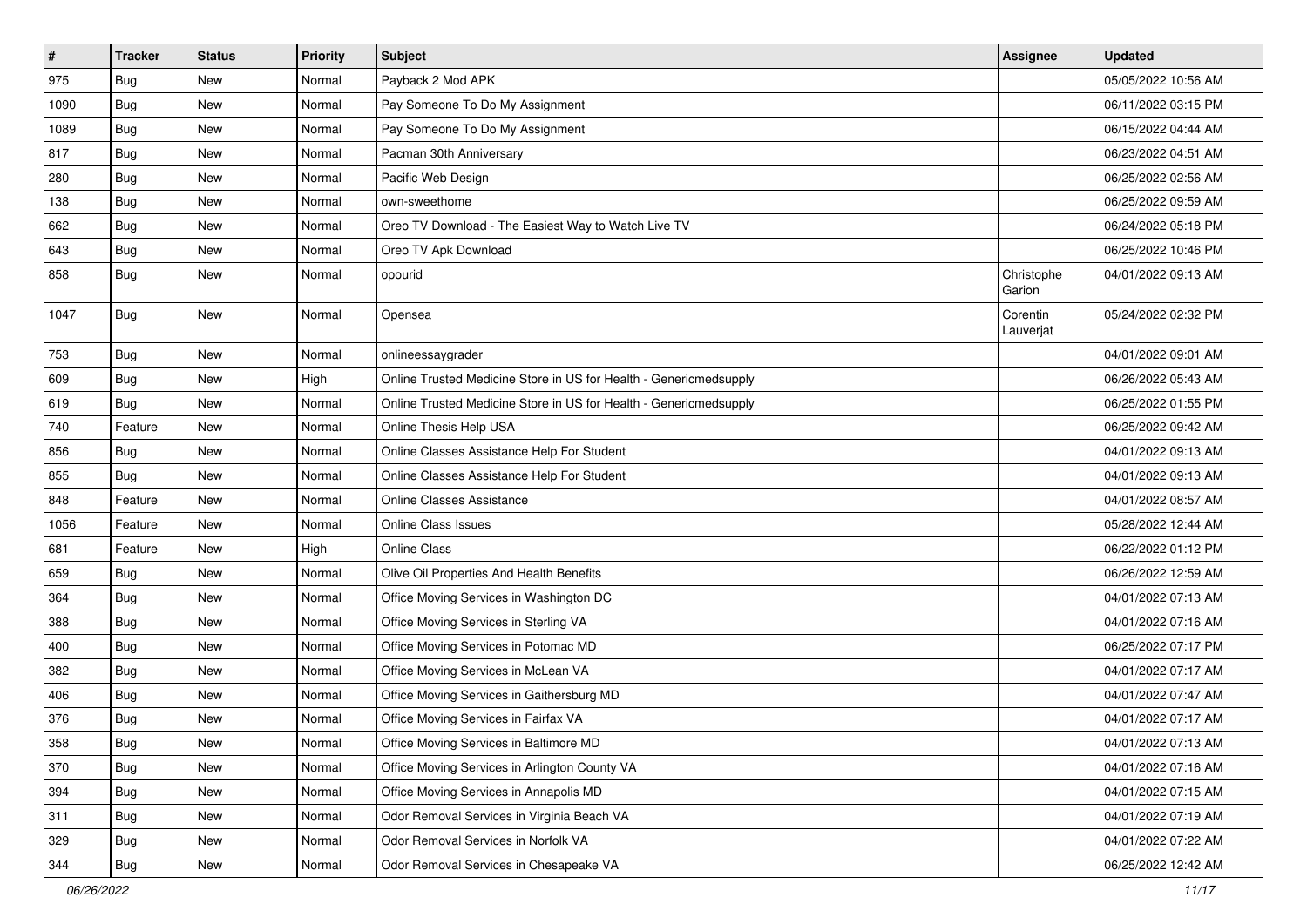| $\pmb{\#}$ | <b>Tracker</b> | <b>Status</b> | <b>Priority</b> | Subject                                                                                | Assignee               | <b>Updated</b>      |
|------------|----------------|---------------|-----------------|----------------------------------------------------------------------------------------|------------------------|---------------------|
| 777        | <b>Bug</b>     | New           | Normal          | Obtain driving instructions using Google Maps.                                         |                        | 06/25/2022 11:21 AM |
| 183        | <b>Bug</b>     | <b>New</b>    | Normal          | Nursing Assignment Help Online                                                         |                        | 06/25/2022 07:34 PM |
| 1005       | Bug            | New           | High            | Nursing Assignment Help in UK                                                          |                        | 05/13/2022 05:33 PM |
| 669        | Feature        | New           | Normal          | Nursing Assignment Help                                                                |                        | 06/25/2022 12:41 PM |
| 828        | Bug            | <b>New</b>    | Normal          | Nursery management                                                                     |                        | 06/13/2022 08:55 AM |
| 481        | <b>Bug</b>     | New           | Normal          | Nur Online Shop                                                                        |                        | 06/26/2022 05:37 AM |
| 480        | Bug            | <b>New</b>    | Normal          | Nur Online Shop                                                                        |                        | 06/26/2022 01:32 AM |
| 866        | Feature        | New           | Normal          | Northern Ireland Dissertation Writing Service                                          | Pierre-Loïc<br>Garoche | 04/01/2022 09:12 AM |
| 862        | <b>Bug</b>     | <b>New</b>    | Normal          | none                                                                                   |                        | 04/01/2022 09:11 AM |
| 185        | Bug            | New           | Normal          | Non-Plagiarized Research Writing                                                       |                        | 06/25/2022 09:34 PM |
| 277        | Feature        | <b>New</b>    | Normal          | Nike Dunks Replica                                                                     |                        | 04/01/2022 08:19 AM |
| 276        | Feature        | <b>New</b>    | Normal          | Nike Dunks Replica                                                                     |                        | 04/01/2022 08:19 AM |
| 821        | Bug            | New           | Normal          | Nicoo - A Review of the Popular Battle Royale Game                                     |                        | 04/01/2022 08:56 AM |
| 115        | <b>Bug</b>     | <b>New</b>    | Normal          | NFL LIVE STREAM                                                                        |                        | 06/24/2022 03:52 PM |
| 1026       | Bug            | New           | Normal          | New Puzzle Game for All Age - Dordle                                                   |                        | 06/25/2022 06:17 PM |
| 572        | Feature        | New           | Normal          | New features of WhatsApp Plus on Android phones                                        | Pierre-Loïc<br>Garoche | 06/24/2022 12:59 PM |
| 204        | Feature        | New           | Normal          | New Car Tyres                                                                          |                        | 04/01/2022 08:40 AM |
| 209        | Bug            | New           | Normal          | Neglect to access old Cash App account considering message notice issue? Contact help. |                        | 06/25/2022 09:12 PM |
| 583        | Bug            | <b>New</b>    | High            | Need the Cash app customer service phone number?                                       |                        | 06/25/2022 11:18 PM |
| 894        | Feature        | <b>New</b>    | Normal          | Need phd dissertation help in UK                                                       |                        | 05/30/2022 12:29 PM |
| 550        | Bug            | New           | Normal          | Nederland FM - beste manieren om naar internationale radio op internet te luisteren    |                        | 06/23/2022 08:56 PM |
| 527        | Feature        | New           | Normal          | My Teachers                                                                            |                        | 06/25/2022 07:28 PM |
| 234        | Bug            | New           | Normal          | My Personal Experience With the College Writing Services                               |                        | 06/25/2022 02:33 PM |
| 532        | <b>Bug</b>     | <b>New</b>    | Normal          | My Assignment Help                                                                     |                        | 06/25/2022 09:55 PM |
| 790        | Bug            | New           | Normal          | My app                                                                                 |                        | 04/01/2022 09:03 AM |
| 990        | Bug            | New           | Normal          | Mushrooms                                                                              |                        | 06/26/2022 05:41 AM |
| 362        | Bug            | New           | Normal          | Moving Services in Washington DC                                                       |                        | 04/01/2022 07:13 AM |
| 386        | Bug            | New           | Normal          | Moving Services in Sterling VA                                                         |                        | 04/01/2022 07:16 AM |
| 398        | Bug            | New           | Normal          | Moving Services in Potomac MD                                                          |                        | 04/01/2022 07:32 AM |
| 380        | <b>Bug</b>     | New           | Normal          | Moving Services in McLean VA                                                           |                        | 06/25/2022 10:36 PM |
| 404        | Bug            | New           | Normal          | Moving Services in Gaithersburg MD                                                     |                        | 04/01/2022 07:47 AM |
| 374        | <b>Bug</b>     | New           | Normal          | Moving Services in Fairfax VA                                                          |                        | 04/01/2022 07:18 AM |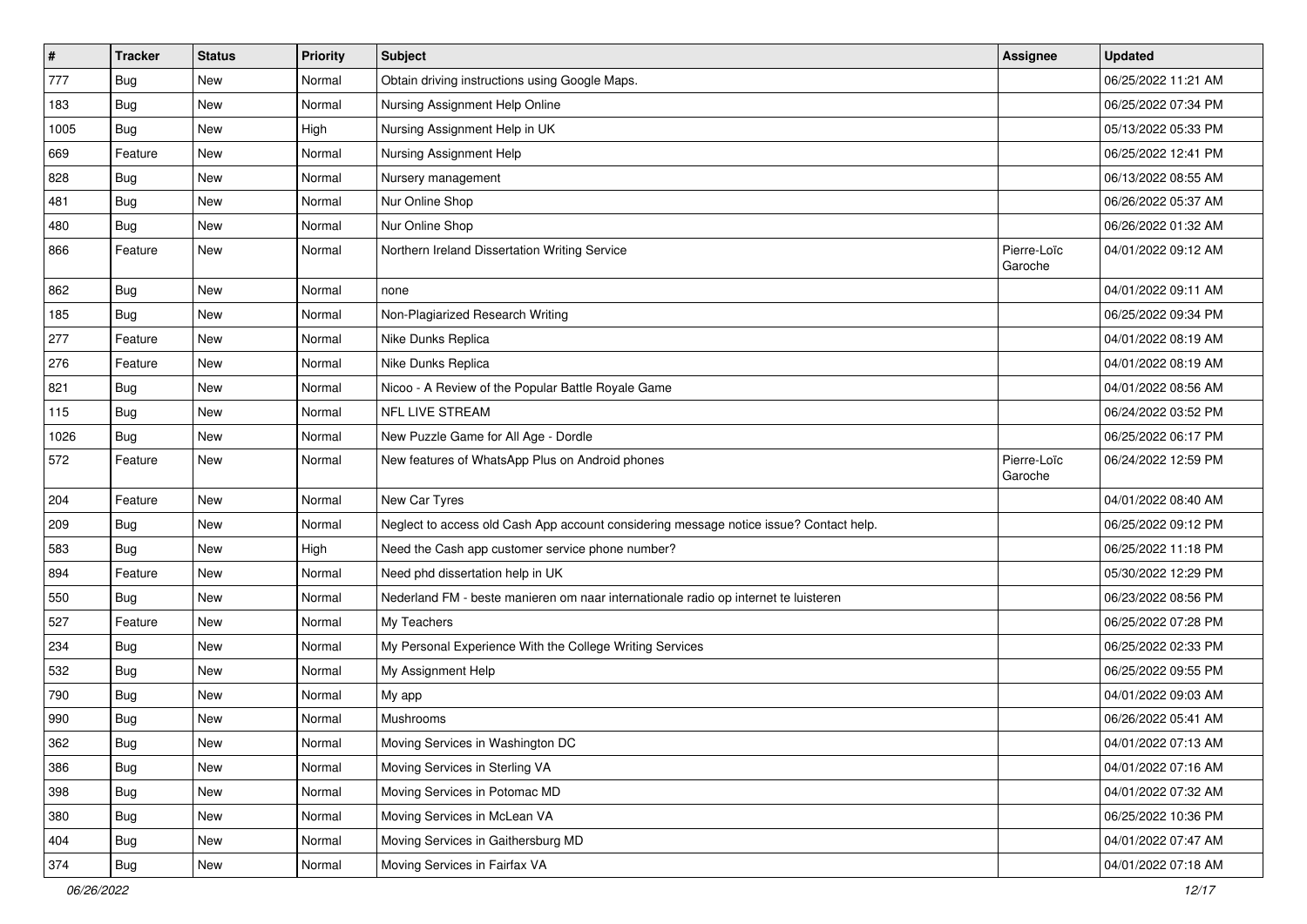| $\vert$ # | <b>Tracker</b> | <b>Status</b> | <b>Priority</b> | <b>Subject</b>                                                                                                                                           | <b>Assignee</b>        | <b>Updated</b>      |
|-----------|----------------|---------------|-----------------|----------------------------------------------------------------------------------------------------------------------------------------------------------|------------------------|---------------------|
| 356       | Bug            | <b>New</b>    | Normal          | Moving Services in Baltimore MD                                                                                                                          |                        | 04/01/2022 07:13 AM |
| 368       | Bug            | <b>New</b>    | Normal          | Moving Services in Arlington County VA                                                                                                                   |                        | 04/01/2022 07:12 AM |
| 392       | Bug            | New           | Normal          | Moving Services in Annapolis MD                                                                                                                          |                        | 04/01/2022 07:16 AM |
| 935       | Bug            | New           | Normal          | MovieBox Pro Apk - Watch Movies and TV Shows on Your Android Phone                                                                                       |                        | 06/26/2022 04:11 AM |
| 934       | Bug            | New           | Normal          | MovieBox Pro Apk - Watch Movies and TV Shows on Your Android Phone                                                                                       |                        | 05/10/2022 11:01 AM |
| 318       | <b>Bug</b>     | New           | Normal          | Mold Removal Services in Virginia Beach VA                                                                                                               |                        | 04/01/2022 07:27 AM |
| 333       | Bug            | New           | Normal          | Mold Removal Services in Norfolk VA                                                                                                                      |                        | 06/26/2022 02:00 AM |
| 348       | Bug            | New           | Normal          | Mold Removal Services in Chesapeake VA                                                                                                                   |                        | 04/01/2022 07:14 AM |
| 248       | <b>Bug</b>     | New           | Normal          | Mobile ringtones and attractiveness ringtones                                                                                                            |                        | 06/26/2022 04:39 AM |
| 726       | Bug            | New           | Normal          | Mobile Application Development Services                                                                                                                  |                        | 06/25/2022 06:02 AM |
| 905       | Bug            | New           | Normal          | MINI MILITIA MOD APK                                                                                                                                     |                        | 05/19/2022 01:54 PM |
| 820       | Bug            | New           | Normal          | Metal Slug Apk para Android                                                                                                                              |                        | 06/26/2022 01:22 AM |
| 819       | Bug            | New           | Normal          | Metal Slug Apk para Android                                                                                                                              |                        | 04/01/2022 08:59 AM |
| 205       | Bug            | New           | Low             | Mens Designer Glasses                                                                                                                                    |                        | 06/26/2022 03:23 AM |
| 988       | Bug            | New           | Normal          | <b>Medicinal Mushrooms</b>                                                                                                                               |                        | 05/06/2022 06:06 AM |
| 987       | <b>Bug</b>     | New           | Normal          | <b>Medicinal Mushrooms</b>                                                                                                                               |                        | 05/02/2022 11:59 PM |
| 114       | <b>Bug</b>     | New           | Normal          | <b>Medical Research Writing Services</b>                                                                                                                 |                        | 06/25/2022 07:20 AM |
| 991       | Bug            | <b>New</b>    | Normal          | <b>MDMA MOLLY</b>                                                                                                                                        |                        | 05/03/2022 12:03 AM |
| 310       | Bug            | New           | Normal          | Mattress Cleaning Services in Virginia Beach VA                                                                                                          |                        | 06/26/2022 04:33 AM |
| 328       | Bug            | New           | Normal          | Mattress Cleaning Services in Norfolk VA                                                                                                                 |                        | 04/01/2022 07:26 AM |
| 343       | Bug            | <b>New</b>    | Normal          | Mattress Cleaning Services in Chesapeake VA                                                                                                              |                        | 04/01/2022 07:16 AM |
| 953       | Bug            | New           | Normal          | Manga Dogs - Read Your Favorite Comics on Your Smartphone                                                                                                |                        | 04/20/2022 05:25 AM |
| 288       | Bug            | New           | Normal          | Make shopping easier                                                                                                                                     |                        | 04/01/2022 07:56 AM |
| 287       | <b>Bug</b>     | New           | Normal          | Make shopping easier                                                                                                                                     |                        | 04/01/2022 08:41 AM |
| 870       | <b>Bug</b>     | New           | Normal          | Mahjong Solitaire                                                                                                                                        |                        | 04/01/2022 09:12 AM |
| 612       | <b>Bug</b>     | <b>New</b>    | Normal          | <b>Luxury Slingshot Rental</b>                                                                                                                           |                        | 06/26/2022 02:02 AM |
| 96        | Bug            | Resolved      | High            | Lustrec installation failed                                                                                                                              | Pierre-Loïc<br>Garoche | 04/01/2022 08:11 AM |
| 1121      | Bug            | <b>New</b>    | Normal          | LustreC do not run                                                                                                                                       |                        | 06/22/2022 08:43 AM |
| 825       | Bug            | <b>New</b>    | Normal          | Lucky Patcher Download                                                                                                                                   |                        | 04/01/2022 08:59 AM |
| 665       | Feature        | <b>New</b>    | Normal          | Look for a dedicated help with finance assignment                                                                                                        |                        | 06/26/2022 05:42 AM |
| 1111      | <b>Bug</b>     | New           | Normal          | LOLBeans is a fun battle royale game where you race with other players while avoiding obstacles. Reach the<br>end of the course in competitive gameplay! |                        | 06/20/2022 06:39 AM |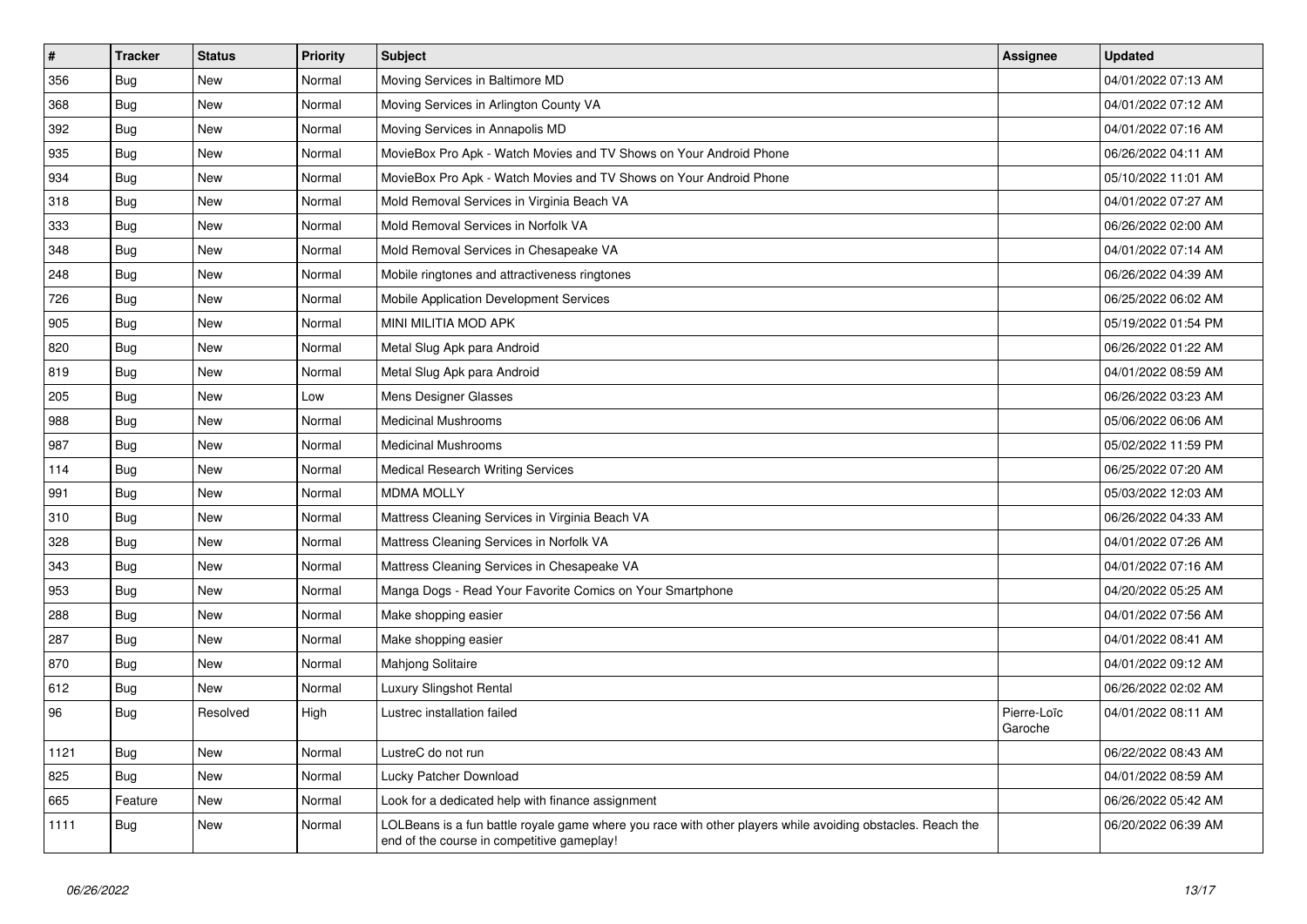| $\vert$ # | <b>Tracker</b> | <b>Status</b> | Priority | <b>Subject</b>                                                                           | <b>Assignee</b>        | <b>Updated</b>      |
|-----------|----------------|---------------|----------|------------------------------------------------------------------------------------------|------------------------|---------------------|
| 270       | Bug            | New           | Normal   | Logo Mansion                                                                             | Christophe<br>Garion   | 04/01/2022 08:20 AM |
| 677       | <b>Bug</b>     | New           | Normal   | Logo Design Services Near Me                                                             |                        | 06/26/2022 02:32 AM |
| 365       | <b>Bug</b>     | New           | Normal   | Local Moving Services in Washington DC                                                   |                        | 04/01/2022 07:12 AM |
| 389       | Bug            | <b>New</b>    | Normal   | Local Moving Services in Sterling VA                                                     |                        | 04/01/2022 07:16 AM |
| 401       | <b>Bug</b>     | New           | Normal   | Local Moving Services in Potomac MD                                                      |                        | 04/01/2022 07:48 AM |
| 383       | Bug            | New           | Normal   | Local Moving Services in McLean VA                                                       |                        | 04/01/2022 07:17 AM |
| 377       | Bug            | New           | Normal   | Local Moving Services in Fairfax VA                                                      |                        | 04/01/2022 07:17 AM |
| 359       | <b>Bug</b>     | New           | Normal   | Local Moving Services in Baltimore MD                                                    |                        | 04/01/2022 07:15 AM |
| 371       | Bug            | <b>New</b>    | Normal   | Local Moving Services in Arlington County VA                                             |                        | 04/01/2022 07:13 AM |
| 395       | <b>Bug</b>     | New           | Normal   | Local Moving Services in Annapolis MD                                                    |                        | 04/01/2022 07:15 AM |
| 171       | Feature        | New           | Normal   | loan management system                                                                   |                        | 06/26/2022 01:13 AM |
| 623       | Bug            | New           | Normal   | Listen to online radio stations for mobile phones                                        |                        | 06/24/2022 08:21 PM |
| 479       | Bug            | New           | Normal   | Limousine Service Bellevue WA                                                            |                        | 06/25/2022 10:54 PM |
| 1098      | Bug            | New           | Normal   | Life of a Fisherman                                                                      |                        | 06/15/2022 08:10 AM |
| 502       | Bug            | New           | Normal   | Les instructions pour définir des sonneries pour iPhone sont simples et faciles à suivre |                        | 06/26/2022 04:53 AM |
| 1077      | Bug            | New           | Normal   | Les excellentes façons d'utiliser ces images                                             |                        | 06/25/2022 03:19 PM |
| 673       | Bug            | New           | Normal   | Learn the basics of pixel art - Clear grid                                               |                        | 06/25/2022 11:24 PM |
| 562       | <b>Bug</b>     | New           | Normal   | Learn Basic Mahjong Rules                                                                |                        | 06/23/2022 12:48 AM |
| 151       | Feature        | New           | Normal   | Law Essay Writing Service - Assignments Planet                                           |                        | 06/25/2022 04:36 PM |
| 739       | <b>Bug</b>     | New           | Normal   | law dissertation help                                                                    |                        | 04/01/2022 09:02 AM |
| 779       | Feature        | New           | Normal   | Latest Whatsapp groups for Teens                                                         | Pierre-Loïc<br>Garoche | 06/26/2022 02:43 AM |
| 904       | Feature        | New           | Normal   | Laora seeck                                                                              |                        | 04/20/2022 11:54 AM |
| 883       | Bug            | New           | Normal   | Langweilen Sie sich jemals bei der gleichen alten Schriftart auf Instagram?              |                        | 04/01/2022 09:16 AM |
| 851       | Bug            | New           | Normal   | Laden Sie den kostenlosen MP3-Klingelton für Ihr Mobiltelefon herunter                   |                        | 04/01/2022 09:14 AM |
| 194       | Bug            | New           | Normal   | lace closure wigs                                                                        |                        | 06/26/2022 04:24 AM |
| 716       | Bug            | New           | Normal   | La celebración de un BabyShower.                                                         |                        | 06/25/2022 06:52 PM |
| 962       | <b>Bug</b>     | New           | Normal   | Kostenlose Hörbücher                                                                     |                        | 05/20/2022 08:56 AM |
| 528       | Bug            | New           | Normal   | Korean Mag                                                                               |                        | 06/26/2022 03:41 AM |
| 534       | <b>Bug</b>     | New           | Normal   | Know how to initiate cash app refund by contacting the technical team                    | Pierre-Loïc<br>Garoche | 06/25/2022 02:56 PM |
| 663       | Bug            | New           | Normal   | Know how the Cash app twitches words in a detailed way.                                  | Pierre-Loïc<br>Garoche | 05/22/2022 05:44 PM |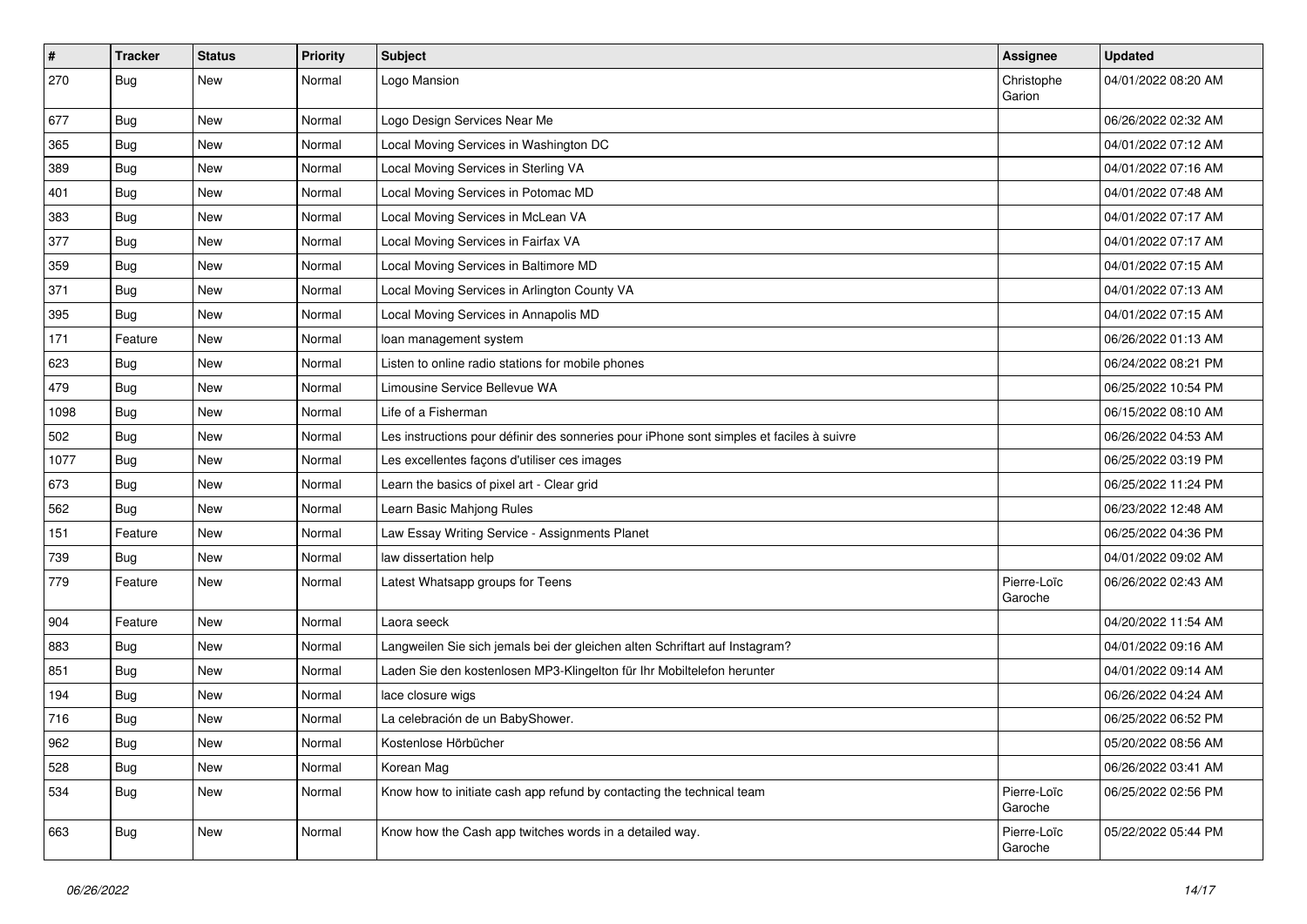| $\vert$ # | <b>Tracker</b> | <b>Status</b> | <b>Priority</b> | <b>Subject</b>                                                                                                  | <b>Assignee</b>        | <b>Updated</b>      |
|-----------|----------------|---------------|-----------------|-----------------------------------------------------------------------------------------------------------------|------------------------|---------------------|
| 1119      | <b>Bug</b>     | New           | Normal          | Klondike Solitaire                                                                                              |                        | 06/21/2022 08:25 AM |
| 1016      | Bug            | <b>New</b>    | Normal          | Klondike Solitaire                                                                                              |                        | 05/12/2022 09:03 AM |
| 873       | <b>Bug</b>     | New           | Normal          | Klingeltöne mp3                                                                                                 |                        | 04/13/2022 11:03 AM |
| 893       | Bug            | New           | Normal          | klingeltone                                                                                                     |                        | 04/13/2022 11:06 AM |
| 119       | Bug            | New           | Normal          | klhjigyu                                                                                                        |                        | 06/26/2022 04:13 AM |
| 656       | Bug            | New           | Normal          | Kiwi Nutrition Facts And Health Benefits                                                                        |                        | 06/23/2022 05:18 PM |
| 566       | <b>Bug</b>     | New           | Normal          | Kinemaster Pro Download - los App Review                                                                        |                        | 04/01/2022 09:27 AM |
| 88        | Bug            | New           | Normal          | kind2 output: When for node arguments                                                                           | Pierre-Loïc<br>Garoche | 06/25/2022 11:31 PM |
| 596       | Bug            | <b>New</b>    | Normal          | <b>Kids Games</b>                                                                                               |                        | 04/01/2022 09:18 AM |
| 304       | Bug            | New           | Normal          | Keyless Entry Services in Norcross GA                                                                           |                        | 04/01/2022 07:19 AM |
| 805       | Bug            | New           | Normal          | Ketamine Online Store                                                                                           | Christophe<br>Garion   | 06/25/2022 11:28 AM |
| 803       | Feature        | New           | High            | Ketamine Online Store                                                                                           | Pierre-Loïc<br>Garoche | 06/24/2022 01:24 PM |
| 367       | Bug            | New           | Normal          | Junk Removal Services in Washington DC                                                                          |                        | 04/01/2022 07:12 AM |
| 391       | Bug            | New           | Normal          | Junk Removal Services in Sterling VA                                                                            |                        | 04/01/2022 07:16 AM |
| 403       | Bug            | <b>New</b>    | Normal          | Junk Removal Services in Potomac MD                                                                             |                        | 04/01/2022 07:47 AM |
| 385       | Bug            | New           | Normal          | Junk Removal Services in McLean VA                                                                              |                        | 04/01/2022 07:15 AM |
| 379       | Bug            | New           | Normal          | Junk Removal Services in Fairfax VA                                                                             |                        | 04/01/2022 07:17 AM |
| 361       | Bug            | New           | Normal          | Junk Removal Services in Baltimore MD                                                                           |                        | 04/01/2022 07:13 AM |
| 373       | Bug            | New           | Normal          | Junk Removal Services in Arlington County VA                                                                    |                        | 04/01/2022 07:18 AM |
| 397       | Bug            | New           | Normal          | Junk Removal Services in Annapolis MD                                                                           |                        | 04/01/2022 07:15 AM |
| 653       | <b>Bug</b>     | New           | Normal          | Jujube (Jinjoles): Properties And Health Benefits                                                               |                        | 06/25/2022 03:18 PM |
| 240       | Feature        | New           | Normal          | Juego interesante de Dragon Ball Legends MOD APK                                                                |                        | 06/25/2022 12:21 AM |
| 670       | Bug            | New           | Normal          | JTWhatsApp Apk - The New and Improved WhatsApp                                                                  |                        | 06/17/2022 04:36 PM |
| 842       | Bug            | New           | Normal          | Join the fun game                                                                                               |                        | 04/01/2022 08:58 AM |
| 163       | <b>Bug</b>     | New           | Normal          | jknjopl[                                                                                                        |                        | 04/01/2022 07:58 AM |
| 262       | Bug            | New           | Normal          | It this true to dealing Wuth                                                                                    |                        | 06/22/2022 04:07 AM |
| 1049      | Feature        | New           | Normal          | IT Software Company In Delhi                                                                                    |                        | 05/27/2022 05:24 AM |
| 210       | Bug            | New           | Normal          | Issue with check symbol in Cash App? Dial assist number with calling Cash App customer service phone<br>number. |                        | 06/24/2022 10:52 PM |
| 269       | Bug            | New           | Normal          | Is there such a site for app design?                                                                            | Anonymous              | 06/25/2022 07:09 PM |
| 999       | Bug            | New           | Normal          | Is there a way to find Google Feud answers?                                                                     |                        | 05/07/2022 08:58 AM |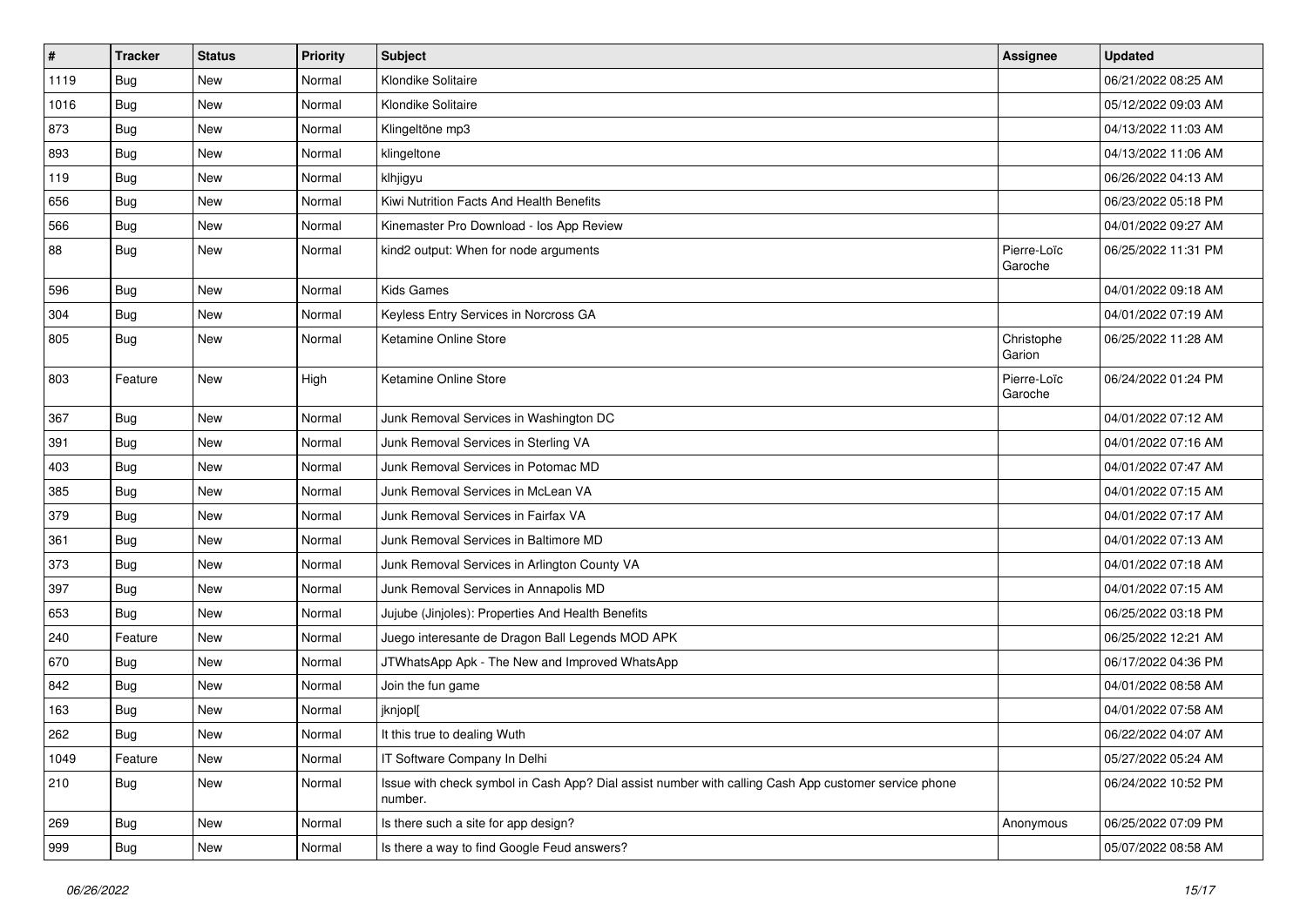| $\sharp$ | <b>Tracker</b> | <b>Status</b> | <b>Priority</b> | <b>Subject</b>                                                                               | <b>Assignee</b>        | <b>Updated</b>      |
|----------|----------------|---------------|-----------------|----------------------------------------------------------------------------------------------|------------------------|---------------------|
| 231      | Bug            | New           | Normal          | Is the ringtone download difficult or not?                                                   | Pierre-Loïc<br>Garoche | 06/24/2022 06:35 PM |
| 478      | Feature        | New           | Normal          | Is it safe to install third-party WhatsApp GB?                                               |                        | 06/26/2022 04:27 AM |
| 1015     | Bug            | New           | Normal          | Is it possible to send books for free?                                                       |                        | 05/11/2022 04:05 PM |
| 998      | Bug            | New           | Normal          | Is It Hard to Solve Wordle An                                                                |                        | 05/13/2022 06:39 PM |
| 1116     | Bug            | New           | Normal          | ipTV smarts pro                                                                              |                        | 06/21/2022 06:09 AM |
| 993      | Bug            | New           | Normal          | IO Games Free Online                                                                         |                        | 05/04/2022 10:35 AM |
| 788      | Bug            | New           | Normal          | Intro Maker Mod APK                                                                          |                        | 06/25/2022 10:48 PM |
| 225      | Bug            | New           | Normal          | instant personal loan                                                                        |                        | 06/25/2022 08:11 PM |
| 224      | Feature        | New           | Normal          | Instant Personal Loan                                                                        | Pierre-Loïc<br>Garoche | 06/25/2022 05:58 AM |
| 176      | Bug            | New           | Normal          | instant loan without documents                                                               |                        | 06/18/2022 01:43 PM |
| 167      | Bug            | New           | Normal          | instant loan without documents                                                               | Anonymous              | 06/25/2022 08:50 AM |
| 568      | Bug            | New           | Normal          | Instale a versão mais recente do YouTube Premium                                             |                        | 06/24/2022 08:51 PM |
| 748      | Bug            | New           | Normal          | Il y a quelques façons d'obtenir des sonneries gratuites pour votre iPhone                   |                        | 04/01/2022 09:02 AM |
| 1072     | Bug            | New           | Normal          | ij.start canon                                                                               |                        | 06/21/2022 06:56 PM |
| 1013     | Bug            | New           | Normal          | ij.start canon                                                                               |                        | 05/11/2022 11:31 AM |
| 950      | Bug            | New           | Normal          | ij.start canon                                                                               |                        | 06/26/2022 04:35 AM |
| 943      | Bug            | New           | Normal          | ij.start canon                                                                               |                        | 04/13/2022 08:52 AM |
| 846      | Feature        | New           | Normal          | ij.start canon                                                                               |                        | 04/01/2022 08:58 AM |
| 525      | Bug            | <b>New</b>    | Normal          | If you don't have a QR code: How to activate cash app card in app                            |                        | 06/26/2022 04:37 AM |
| 604      | Bug            | New           | Normal          | Idle Game Online                                                                             |                        | 06/24/2022 06:16 PM |
| 1104     | Bug            | <b>New</b>    | Normal          | Idle game fix bug                                                                            |                        | 06/17/2022 04:35 AM |
| 1103     | Bug            | New           | Normal          | Idle game fix bug                                                                            |                        | 06/25/2022 09:08 PM |
| 1031     | Bug            | New           | Normal          | <b>IAFT Traders Union</b>                                                                    |                        | 05/16/2022 03:14 PM |
| 1030     | Bug            | New           | Normal          | <b>IAFT Traders Union</b>                                                                    |                        | 05/16/2022 03:13 PM |
| 736      | Bug            | New           | Normal          | I Want to Edit in My Website (transfer-factor.net) Unfortunately, Unable to Edit It          |                        | 06/24/2022 07:32 AM |
| 711      | Bug            | <b>New</b>    | Normal          | Human Fall Flat Apk Download                                                                 |                        | 06/25/2022 09:44 AM |
| 123      | <b>Bug</b>     | New           | Normal          | https://www.reddit.com/r/NRLgrandfinal2020/                                                  |                        | 06/25/2022 12:24 AM |
| 124      | Bug            | New           | Normal          | https://www.bigmarker.com/ustvpass/LIVE-Atlanta-Falcons-vs-Carolina-Panthers-NFL-Week-8-Game |                        | 04/01/2022 07:55 AM |
| 486      | Bug            | New           | Low             | <b>HP Wireless Printer Setup</b>                                                             | Anonymous              | 06/26/2022 05:13 AM |
| 236      | <b>Bug</b>     | New           | Normal          | HP Printer Assistant Software   Download & Install HP Assistant                              |                        | 04/01/2022 08:16 AM |
| 238      | <b>Bug</b>     | New           | Low             | HP Printer Assistant Software   Download & Install HP Assistant                              |                        | 04/01/2022 08:16 AM |
| 235      | Bug            | New           | Low             | HP Printer Assistant Software   Download & Install HP Assistant                              |                        | 06/25/2022 02:09 AM |